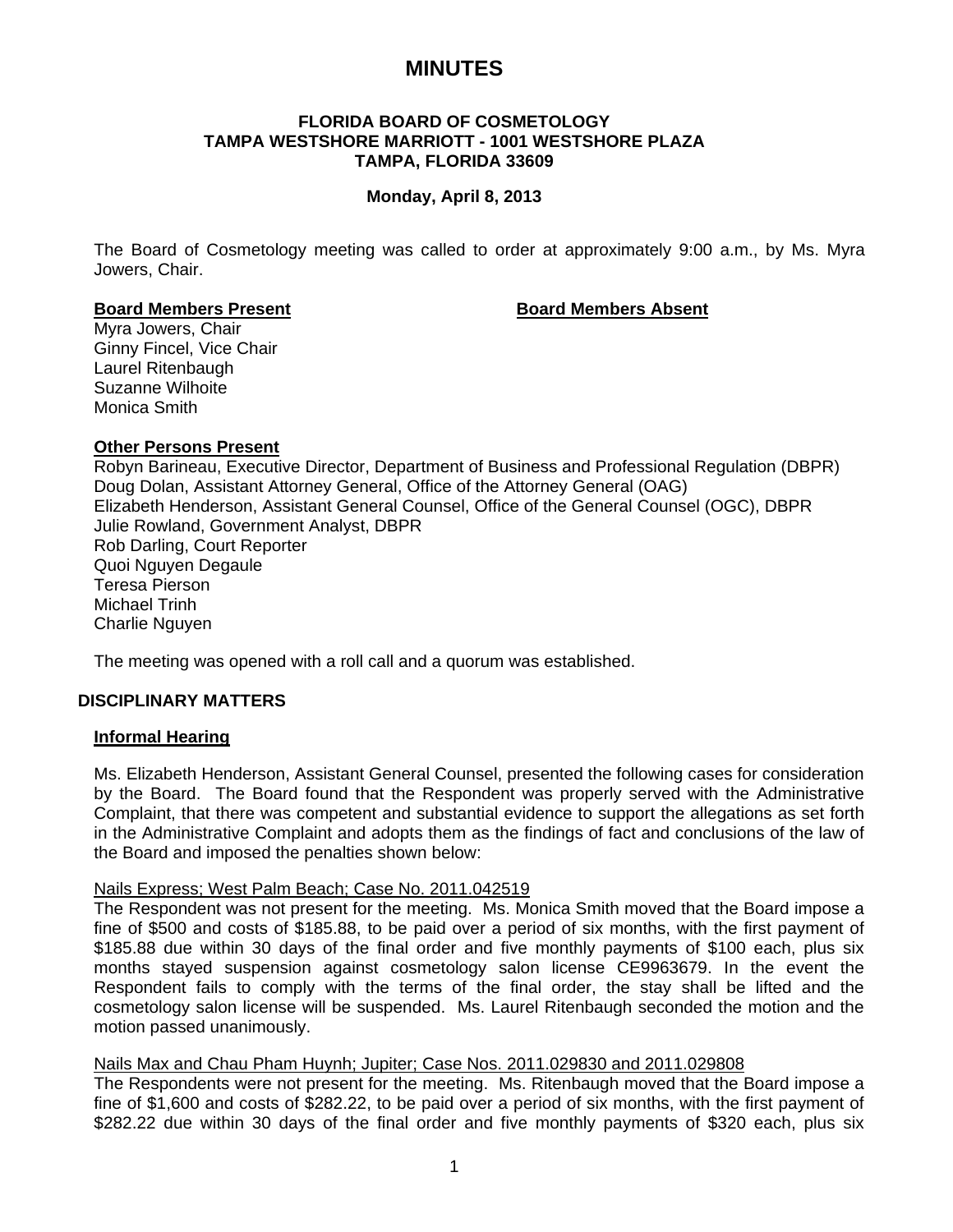months stayed suspension against cosmetology salon license CE81799 and nail specialist license FV536884. In the event the Respondent fails to comply with the terms of the final order, the stay shall be lifted and the cosmetology salon license nail specialist license will be suspended. Ms. Suzanne Wilhoite seconded the motion and the motion passed unanimously.

## True Nails and Spa and Tu Thi Tran; West Palm Beach; Case Nos. 2011.032373 and 2011.036143

The Respondents were not present for the meeting. Ms. Ritenbaugh moved that the Board impose a fine of \$700 and costs of \$239.21, to be paid over a period of six months, with the first payment of \$239.21 due within 30 days of the final order and five monthly payments of \$125 each, plus six months stayed suspension against cosmetology salon license CE9985564 and full specialist license FS881871. In the event the Respondent fails to comply with the terms of the final order, the stay shall be lifted and the cosmetology salon license and full specialist license will be suspended. Ms. Wilhoite seconded the motion and the motion passed unanimously.

## Dania Beatriz Canales-Ramon; Orlando; Case No. 2011.054790

Ms. Canales-Ramon was not present for the meeting. Ms. Ritenbaugh moved that the Board impose a fine of \$500 and costs of \$130.92, to be paid over a period of six months, with the first payment of \$130.92 due within 30 days of the final order and five monthly payments of \$100 each. Ms. Wilhoite seconded the motion and the motion passed unanimously.

## Wonder Nails and Phuoc Van Hoang; West Palm Beach; Case Nos. 2011.046005 and 2011.051666

The Respondents were not present for the meeting. Ms. Wilhoite moved that the Board impose a fine of \$650 and costs of \$248.87, to be paid over a period of six months, with the first payment of \$248.84 due within 30 days of the final order and five monthly payments of \$130 each, plus six months stayed suspension against cosmetology salon license CE9986892 and nail specialist license FV9548970. In the event the Respondent fails to comply with the terms of the final order, the stay shall be lifted and the cosmetology salon license and nail specialist license will be suspended. Ms. Ritenbaugh seconded the motion and the motion passed unanimously.

## Cosha Hair Design, Inc.; Longwood; Case No. 2011.045239

The Respondent was not present for the meeting. Ms. Wilhoite moved that the Board impose a fine of \$500 and costs of \$74.06, to be paid over a period of six months, with the first payment of \$74.06 due within 30 days of the final order and five monthly payments of \$100 each, plus six months stayed suspension against cosmetology salon license CE9981893. In the event the Respondent fails to comply with the terms of the final order, the stay shall be lifted and the cosmetology salon license will be suspended. Ms. Smith seconded the motion and the motion passed unanimously.

## Oriental Therapy Spa; Naples; Case No. 2011.008603

The Respondent was not present for the meeting. Ms. Wilhoite moved that the Board impose a fine of \$500 and costs of \$142.06, to be paid over a period of six months, with the first payment of \$142.06 due within 30 days of the final order and five monthly payments of \$100 each, re-inspection within six months, plus six months stayed suspension against cosmetology salon license CE9981663. In the event the Respondent fails to comply with the terms of the final order, the stay shall be lifted and the cosmetology salon license will be suspended. Ms. Ritenbaugh seconded the motion and the motion passed unanimously.

## Hollywood Nails and Charlie Nguyen; Tallahassee; Case Nos. 2011.042608 and 2012.006623

Mr. Nguyen was present for the meeting and was sworn in by Mr. Rob Darling, Court Reporter. Ms. Ritenbaugh moved that the Board impose a fine of \$600 and costs of \$446.74, to be paid over a period of six months, with the first payment of \$446.74 due within 30 days of the final order and five monthly payments of \$125 each, plus six months stayed suspension against cosmetology salon license CE83505 and full specialist license FS870826. In the event the Respondent fails to comply with the terms of the final order, the stay shall be lifted and the cosmetology salon license and the full specialist license will be suspended. Ms. Wilhoite seconded the motion and the motion passed unanimously.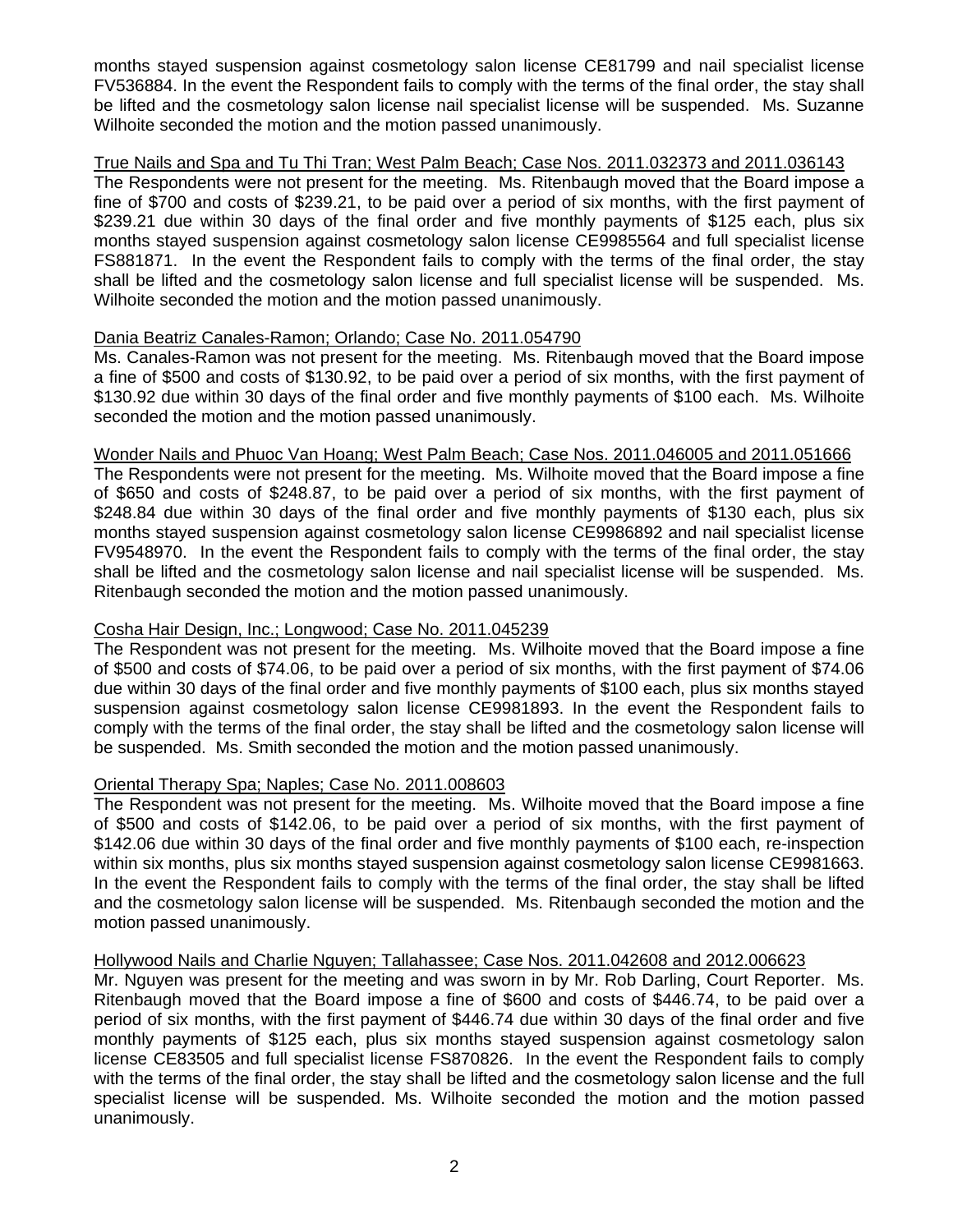## J & L Nails and Spa; Orlando; Case No. 2011.026371

The Respondent was not present for the meeting. Ms. Wilhoite moved that the Board impose a fine of \$500 and costs of \$199.65, to be paid over a period of six months, with the first payment of \$199.65 due within 30 days of the final order and five monthly payments of \$100 each, plus six months stayed suspension against cosmetology salon license CE9985781. In the event the Respondent fails to comply with the terms of the final order, the stay shall be lifted and the cosmetology salon license will be suspended. Ms. Ritenbaugh seconded the motion and the motion passed unanimously.

## Nail of Longboat Key and Thu-Heiu T. Nguyen; Longboat Key; Case Nos. 2011.032514, 2012.008468, 2012.008476 and 2012.008481

Ms. Nguyen and Ms. Linda Pham were present for the meeting and were sworn in by the Court Reporter. Ms. Wilhoite moved that the Board impose a fine of \$500 and costs of \$303.57, to be paid over a period of six months, with the first payment of \$303.57 due within 30 days of the final order and five monthly payments of \$100 each, plus six months stayed suspension against cosmetology salon license CE87356, facial specialist license FB9725085, nail specialist license FV759 and full specialist license FS883664. In the event the Respondent fails to comply with the terms of the final order, the stay shall be lifted and the cosmetology salon license, facial specialist license, nail specialist license and full specialist license will be suspended. Ms. Ritenbaugh seconded the motion and the motion passed unanimously.

## Nails Art M&M and Quoi Degaule; West Palm Beach; Case Nos. 2011.041612 and 2011.045241

Mr. Deguale was present for the meeting and was sworn in by the Court Reporter. Ms. Ritenbaugh moved that the Board impose a fine of \$1,350 and costs of \$233.22, to be paid over a period of six months, with the first payment of \$233.22 due within 30 days of the final order and five monthly payments of \$270 each, plus six months stayed suspension against cosmetology salon license CE9965727. In the event the Respondent fails to comply with the terms of the final order, the stay shall be lifted and the cosmetology salon license will be suspended. Ms. Wilhoite seconded the motion and the motion passed unanimously.

## **Motion for Waiver of Rights and Final Order**

Ms. Henderson presented the following cases for consideration by the Board. The Board found that the Respondent was properly served with the Administrative Complaint, the Respondent failed to respond within 21 days thereby waiving their right to elect a hearing in this matter, that the Board accept the allegations as stated in the Administrative Complaint and adopt them as the findings of fact and conclusions of law of the Board and imposed the penalties shown below:

## Image Nails and Linh Hoan Ly; Tampa; Case Nos. 2012.008071 and 2011.033866

The Respondents were not present for the meeting. Ms. Wilhoite moved that the Board impose a fine of \$500 and costs of \$161.48, to be paid over a period of six months, with the first payment of \$161.48 due within 30 days of the final order and five monthly payments of \$100 each, plus six months stayed suspension against cosmetology salon license CE9980404 and nail specialist license FV553944. In the event the Respondent fails to comply with the terms of the final order, the stay shall be lifted and the cosmetology salon license and nail specialist license will be suspended. Ms. Ritenbaugh seconded the motion and the motion passed unanimously.

## Mystic Nail and Spa and Huy Anh Nguyen; Plant City; Case Nos. 2012.008491 and 2011.035898

The Respondents were not present for the meeting. Ms. Wilhoite moved that the Board impose a fine of \$500 and costs of \$299.34, to be paid over a period of six months, with the first payment of \$299.34 due within 30 days of the final order and five monthly payments of \$100 each, plus six months stayed suspension against cosmetology salon license CE9958883 and nail specialist license FV9529843. In the event the Respondent fails to comply with the terms of the final order, the stay shall be lifted and the cosmetology salon license and nail specialist license will be suspended. Ms. Smith seconded the motion and the motion passed unanimously.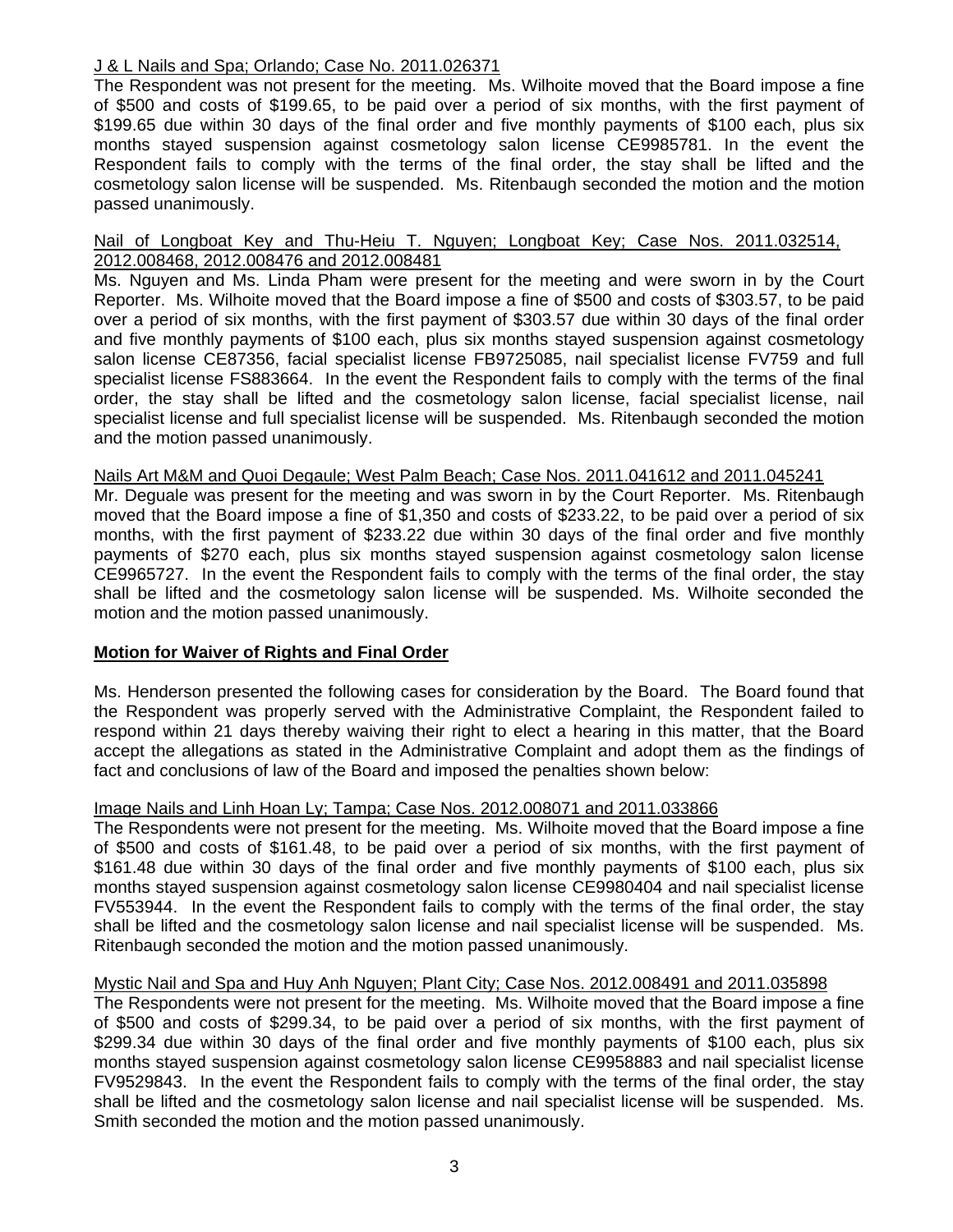## Asia Nails and Thao Tran Linh Le; Royal Palm Beach; Case Nos. 2011.032378 and 2011.032386

The Respondents were not present for the meeting. Ms. Ritenbaugh moved that the Board impose a fine of \$550 and costs of \$244.05, to be paid over a period of six months, with the first payment of \$244.05 due within 30 days of the final order and five monthly payments of \$110 each, plus six months stayed suspension against cosmetology salon license CE9984694 and full specialist license FS869573. In the event the Respondent fails to comply with the terms of the final order, the stay shall be lifted and the cosmetology salon license and full specialist license will be suspended. Ms. Wilhoite seconded the motion and the motion passed unanimously.

## Cosmo Nails; Miami; Case No. 2012.023040

The Respondent was not present for the meeting. Ms. Wilhoite moved that the Board impose a fine of \$500 and costs of \$48.53, to be paid over a period of six months, with the first payment of \$48.53 due within 30 days of the final order and five monthly payments of \$100 each, plus six months stayed suspension against cosmetology salon license CE9982652. In the event the Respondent fails to comply with the terms of the final order, the stay shall be lifted and the cosmetology salon license will be suspended. Ms. Ritenbaugh seconded the motion and the motion passed unanimously.

## Son Tran; Orlando; Case No. 2011.048437

Mr. Tran was not present for the meeting. Vice Chair Ginny Fincel moved that the Board impose a fine of \$500 and costs of \$280.68, to be paid over a period of six months, with the first payment of \$280.68 due within 30 days of the final order and five monthly payments of \$100 each, plus revocation of cosmetology license CL1219174. Ms. Ritenbaugh seconded the motion and the motion passed unanimously.

## Brownes Beauty; Miami; Case No. 2011.045443

The Respondent was not present for the meeting. Ms. Wilhoite moved that the Board impose a fine of \$1,500 and costs of \$34.20, to be paid over a period of six months, with the first payment of \$34.20 due within 30 days of the final order and five monthly payments of \$300 each, plus six months stayed suspension against cosmetology salon license CE9977919. In the event the Respondent fails to comply with the terms of the final order, the stay shall be lifted and the cosmetology salon license will be suspended. Ms. Ritenbaugh seconded the motion and the motion passed unanimously.

## Cathedral Beauty Salon; Miami; Case No. 2011.048963

The Respondent was not present for the meeting. Ms. Ritenbaugh moved that the Board impose a fine of \$500 and costs of \$76.40, to be paid over a period of six months, with the first payment of \$76.40 due within 30 days of the final order and five monthly payments of \$100 each, plus six months stayed suspension against cosmetology salon license CE9969905. In the event the Respondent fails to comply with the terms of the final order, the stay shall be lifted and the cosmetology salon license will be suspended. Ms. Smith seconded the motion and the motion passed unanimously.

## Claudia M. Leon Carmona; Sunrise; Case No. 2011.048884

Ms. Henderson requested that this case be pulled from the agenda.

## Professional Hair Designs; Gainesville; Case No. 2011.051008

The Respondent was not present for the meeting. Ms. Wilhoite moved that the Board impose a fine of \$500 and costs of \$66.25, to be paid over a period of six months, with the first payment of \$66.25 due within 30 days of the final order and five monthly payments of \$100 each, plus six months stayed suspension against cosmetology salon license CE80545. In the event the Respondent fails to comply with the terms of the final order, the stay shall be lifted and the cosmetology salon license will be suspended. Ms. Smith seconded the motion and the motion passed unanimously.

# Phuoc V. Nguyen; Vero Beach; Case No. 2011.035183

Ms. Nguyen was not present for the meeting. Ms. Wilhoite moved that the Board impose a fine of \$750 and costs of \$144.11, to be paid over a period of six months, with the first payment of \$144.11 due within 30 days of the final order and five monthly payments of \$150 each, plus six months stayed suspension against nail specialist license FV9530735. In the event the Respondent fails to comply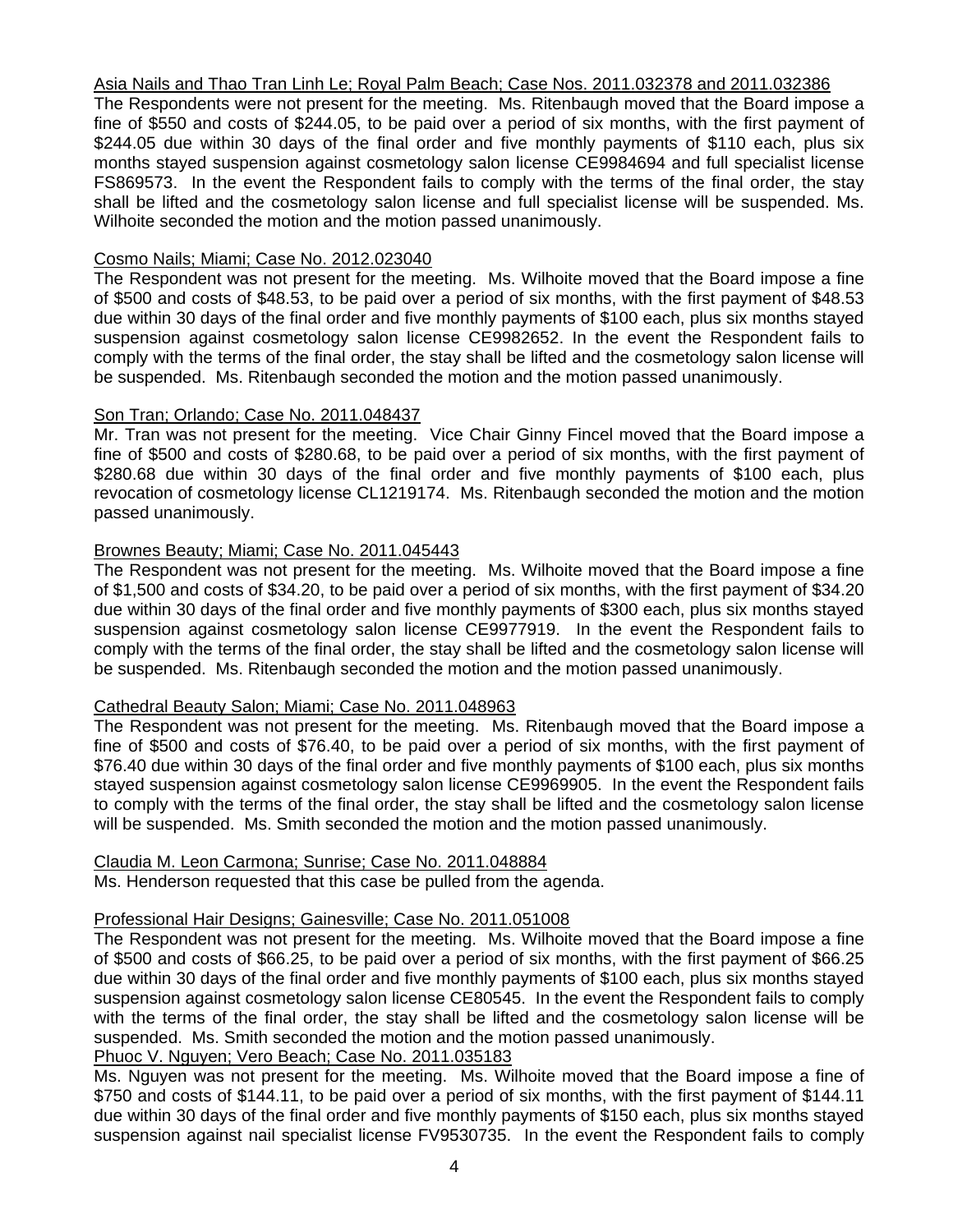with the terms of the final order, the stay shall be lifted and the nail specialist license will be suspended. Ms. Ritenbaugh seconded the motion and the motion passed unanimously.

## 3D Beauty Salon and Marlene Louis; Miami; Case Nos. 2011.054494 and 2012.009183 and 2012.009189

The Respondents were not present for the meeting. Ms. Ritenbaugh moved that the Board impose a fine of \$500 and costs of \$88.31, to be paid over a period of six months, with the first payment of \$88.31 due within 30 days of the final order and five monthly payments of \$100 each, plus six months stayed suspension against cosmetology salon license CE9978727, hair braider registration HB4057 and hair wrapper registration HW972. In the event the Respondent fails to comply with the terms of the final order, the stay shall be lifted and the cosmetology salon license, hair braider registration and hair wrapper registration will be suspended. Ms. Wilhoite seconded the motion and the motion passed unanimously.

## TT Nails and Tuyet Trinh Nguyen; Jacksonville; Case Nos. 2011.039646 and 2012.020179

The Respondents were not present for the meeting. Ms. Ritenbaugh moved that the Board impose a fine of \$500 and costs of \$325.87, to be paid over a period of six months, with the first payment of \$325.87 due within 30 days of the final order and five monthly payments of \$100 each, re-inspection within six months, plus six months stayed suspension against cosmetology salon license CE9986115 and full specialist license FS880369. In the event the Respondent fails to comply with the terms of the final order, the stay shall be lifted and the cosmetology salon license and full specialist license will be suspended. Ms. Smith seconded the motion and the motion passed unanimously.

## Jennifer Santiny; Bonita Springs; Case No. 2011.048179

Ms. Santiny was not present for the meeting. Ms. Smith moved that the Board impose a fine of \$500 and costs of \$449.65, to be paid over a period of six months, with the first payment of \$449.65 due within 30 days of the final order and five monthly payments of \$100 each. Ms. Ritenbaugh seconded the motion and the motion passed unanimously.

## JV Salon LLC. and Hoan Van Vu; Tallahassee; Case Nos. 2011.025216 and 2012.008400

The Respondents were not present for the meeting. Ms. Ritenbaugh moved that the Board impose a fine of \$500 and costs of \$173.57, to be paid over a period of six months, with the first payment of \$173.57 due within 30 days of the final order and five monthly payments of \$100 each, plus six months stayed suspension against cosmetology salon license CE9982182 and nail specialist license FV577679. In the event the Respondent fails to comply with the terms of the final order, the stay shall be lifted and the cosmetology salon license and nail specialist license will be suspended. Ms. Wilhoite seconded the motion and the motion passed unanimously.

## **Settlement Stipulation**

## Venetian Nails and Kha Pham; Jacksonville; Case Nos. 2011.030761 and 2011.034967

Mr. Trinh was present for the meeting and was sworn in by the Court Reporter. Ms. Smith moved that the Board adopt the Stipulation of the parties as the Board's final action in this matter and incorporate it and all of its terms into a final order and impose a fine of \$1,200 and costs of \$207.77, to be paid over a period of six months, with the first payment of \$207.77 due within 30 days of the final order and five monthly payments of \$240 each, plus six months stayed suspension against cosmetology salon license CE9963608 and nail specialist license FV4674. In the event the Respondent fails to comply with the terms of the final order, the stay shall be lifted and the cosmetology salon license and nail specialist license will be suspended. Ms. Ritenbaugh seconded the motion and the motion passed unanimously.

# Famous Nails and Spa LLC.; Pinellas Park; Case No. 2011.026241

The Respondent was not present for the meeting. Ms. Ritenbaugh moved that the board adopt the Stipulation of the parties as the board's final action in this matter and incorporate it and all of its terms into a final order and impose a fine of \$500 and costs of \$182.99, to be paid over a period of six months, with the first payment of \$182.99 due within 30 days of the final order and five monthly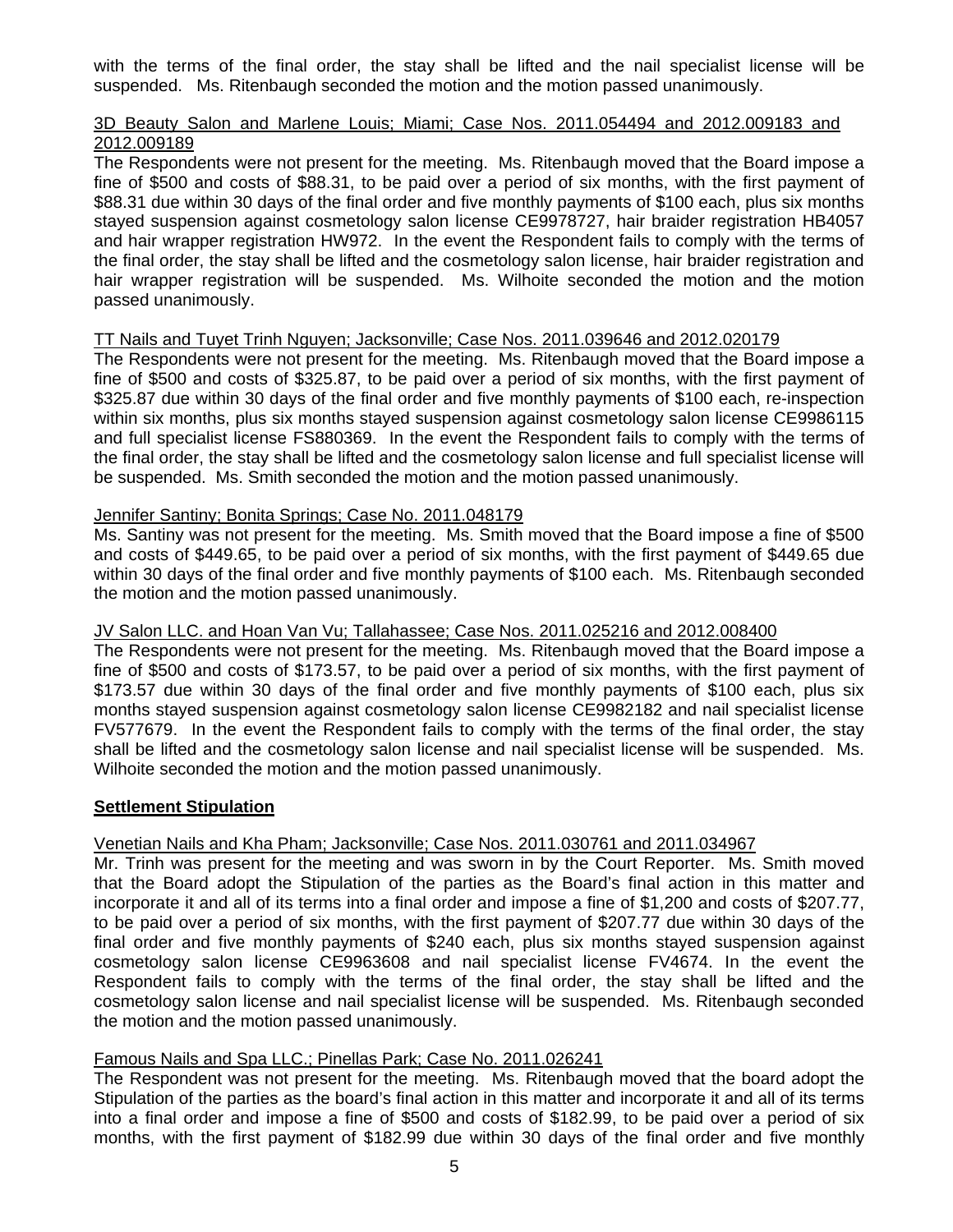payments of \$100 each, plus six months stayed suspension against cosmetology salon license CE9984731. In the event the Respondent fails to comply with the terms of the final order, the stay shall be lifted and the cosmetology salon license will be suspended. Ms. Wilhoite seconded the motion and the motion passed unanimously.

## Club Nails and Son Van Tran; Tampa; Case Nos. 2012.008486 and 2011.036542

The Respondents were not present for the meeting. Ms. Ritenbaugh moved that the board adopt the Stipulation of the parties as the board's final action in this matter and incorporate it and all of its terms into a final order and impose a fine of \$500 and costs of \$184.16, to be paid over a period of six months, with the first payment of \$184.16 due within 30 days of the final order and five monthly payments of \$100 each, plus six months stayed suspension against cosmetology salon license CE9958549 and nail specialist license FV560488. In the event the Respondent fails to comply with the terms of the final order, the stay shall be lifted and the cosmetology salon license and nail specialist license will be suspended. Ms. Wilhoite seconded the motion and the motion passed unanimously.

## Glenda Gonzalez Beauty Salon and Glenda Gonzalez; Case Nos. 2011.039040 and 2011.050406

The Respondents were not present for the meeting. Ms. Ritenbaugh moved that the board adopt the Stipulation of the parties as the board's final action in this matter and incorporate it and all of its terms into a final order and impose a fine of \$1,500 and costs of \$318.78, to be paid over a period of six months, with the first payment of \$318.78 due within 30 days of the final order and five monthly payments of \$300 each. Ms. Wilhoite seconded the motion and the motion passed unanimously.

## Tina's Plus Nail and Tina Ngoc Thi Dao; Jacksonville; Case Nos. 2011.031569 and 2012.011166

The Respondents were not present for the meeting. Ms. Ritenbaugh moved that the board adopt the Stipulation of the parties as the board's final action in this matter and incorporate it and all of its terms into a final order and impose a fine of \$68.41 and costs of \$431.59, plus six months stayed suspension against cosmetology salon license CE9965387 and nail specialist license FV553317. In the event the Respondent fails to comply with the terms of the final order, the stay shall be lifted and the cosmetology salon license and nail specialist license will be suspended. Ms. Wilhoite seconded the motion and the motion passed unanimously.

## Joy's Nails and Spa; Plant City; Case Nos. 2012.030253 and 2011.049780

The Respondent was not present for the meeting. Ms. Smith moved that the Board reject the Stipulation of the parties. Ms. Wilhoite seconded the motion and the motion passed unanimously. The board proposed a counter offer of a fine of \$500 and costs of \$131.38.

## Hollywood Barbers and Beauty Salon; Orlando; Case No. 2010.027877 Ms. Henderson requested that this case be pulled from the agenda.

## Creative Nails and Phong Cong Nguyen; Port St. Lucie; Case Nos. 2011.030866 and 2011.035154

The Respondents were not present for the meeting. Ms. Ritenbaugh moved that the board adopt the Stipulation of the parties as the board's final action in this matter and incorporate it and all of its terms into a final order and impose a fine of \$700 and costs of \$230.99, to be paid over a period of six months, with the first payment of \$230.99 due within 30 days of the final order and five monthly payments of \$140 each, plus six months stayed suspension against cosmetology salon license CE9965077 and nail specialist license FV9547246. In the event the Respondent fails to comply with the terms of the final order, the stay shall be lifted and the cosmetology salon license and nail specialist license will be suspended. Ms. Wilhoite seconded the motion and the motion passed unanimously.

## Van Thi Phan; Jacksonville; Case No. 2011.031998

Mr. Phan was not present for the meeting. Ms. Smith moved that the Board reject the Stipulation of the parties. Ms. Wilhoite seconded the motion and the motion passed unanimously. The Board proposed a counter offer of a fine of \$500 and costs of \$468.29, to be paid over a period of six months, with the first payment of \$468.29 due within 30 days of the final order and five monthly payments of \$100 each, plus voluntary relinquishment of nail specialist license FV9534369.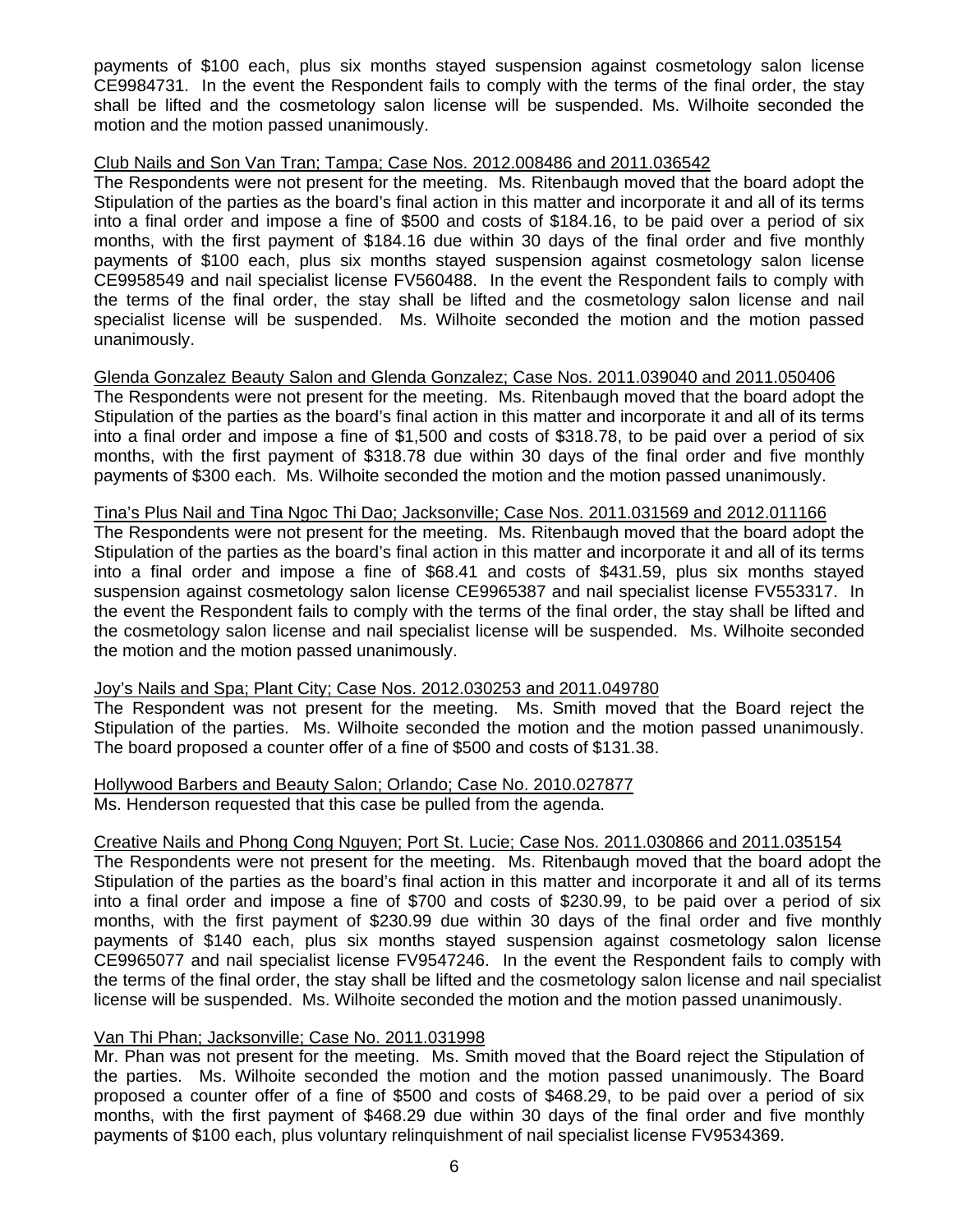## Le Skin Care and Nail Salon 2 and Thu Le; Jacksonville; Case Nos. 2011.033682 and 2012.010449

The Respondents were not present for the meeting. Ms. Ritenbaugh moved that the Board adopt the Stipulation of the parties as the Board's final action in this matter and incorporate it and all of its terms into a final order and impose a fine of \$250 and costs of \$443.94, to be paid over a period of three months, with the first payment of \$443.94 due within 30 days of the final order and two monthly payments of \$125 each, plus six months stayed suspension against cosmetology salon license CE9982364 and nail specialist license FV542384. In the event the Respondent fails to comply with the terms of the final order, the stay shall be lifted and the cosmetology salon license and nail specialist license will be suspended. Ms. Wilhoite seconded the motion and the motion passed unanimously.

## Hollywood Nails Plus LLC and Yen Pham Vo; West Palm Beach; Case Nos. 2011.031326 and 2011.036146

The Respondents were not present for the meeting. Ms. Ritenbaugh moved that the Board adopt the Stipulation of the parties as the Board's final action in this matter and incorporate it and all of its terms into a final order and impose a fine of \$500 and costs of \$240.66, to be paid over a period of six months, with the first payment of \$240.66 due within 30 days of the final order and five monthly payments of \$100 each, plus six months stayed suspension against cosmetology salon license CE9976909 and nail specialist license FV2040. In the event the Respondent fails to comply with the terms of the final order, the stay shall be lifted and the cosmetology salon license and nail specialist license will be suspended. Ms. Wilhoite seconded the motion and the motion passed unanimously.

## Nail Pro Beaute Spa and Ly Maggie Thi Truong and Thuong Thi Ho; Wellington; Case Nos. 2011.031317, 2011.036138 and 2012.030128

The Respondents were not present for the meeting. Ms. Ritenbaugh moved that the Board adopt the Stipulation of the parties as the Board's final action in this matter and incorporate it and all of its terms into a final order and impose a fine of \$700 and costs of \$342.43, to be paid over a period of three months, with the first payment of \$342.43 due within 30 days of the final order and two monthly payments of \$350 each, plus six months stayed suspension against cosmetology salon license CE85540, nail specialist license FV579319 and nail specialist license FV540497. In the event the Respondent fails to comply with the terms of the final order, the stay shall be lifted and the cosmetology salon license and nail specialist licenses will be suspended. Ms. Wilhoite seconded the motion and the motion passed unanimously.

## Hair Cuttery #3556; Eustis; Case No. 2011.060627

The Respondent was not present for the meeting. Ms. Ritenbaugh moved that the Board adopt the Stipulation of the parties as the Board's final action in this matter and incorporate it and all of its terms into a final order and impose a fine of \$650 and costs of \$194.49, to be paid over a period of six months, with the first payment of \$194.49 due within 30 days of the final order and five monthly payments of \$130 each, plus six months stayed suspension against cosmetology salon license CE9971105. In the event the Respondent fails to comply with the terms of the final order, the stay shall be lifted and the cosmetology salon license and full specialist license will be suspended. Ms. Wilhoite seconded the motion and the motion passed unanimously.

## Lucky Nails and Tho Tran; Jacksonville; Case Nos. 2011.046219 and 2011.049889

The Respondents were not present for the meeting. Ms. Smith moved that the Board reject the Stipulation of the parties. Ms. Wilhoite seconded the motion and the motion passed unanimously. The Board proposed a counter offer of a fine of \$500 and costs of \$388.46.

## Hair By Marcia, Inc.; Hialeah; Case No. 2012.000571

The Respondent was not present for the meeting. Ms. Ritenbaugh moved that the Board adopt the Stipulation of the parties as the Board's final action in this matter and incorporate it and all of its terms into a final order and impose a fine of \$500 and costs of \$49.77, to be paid over a period of six months, with the first payment of \$49.77 due within 30 days of the final order and five monthly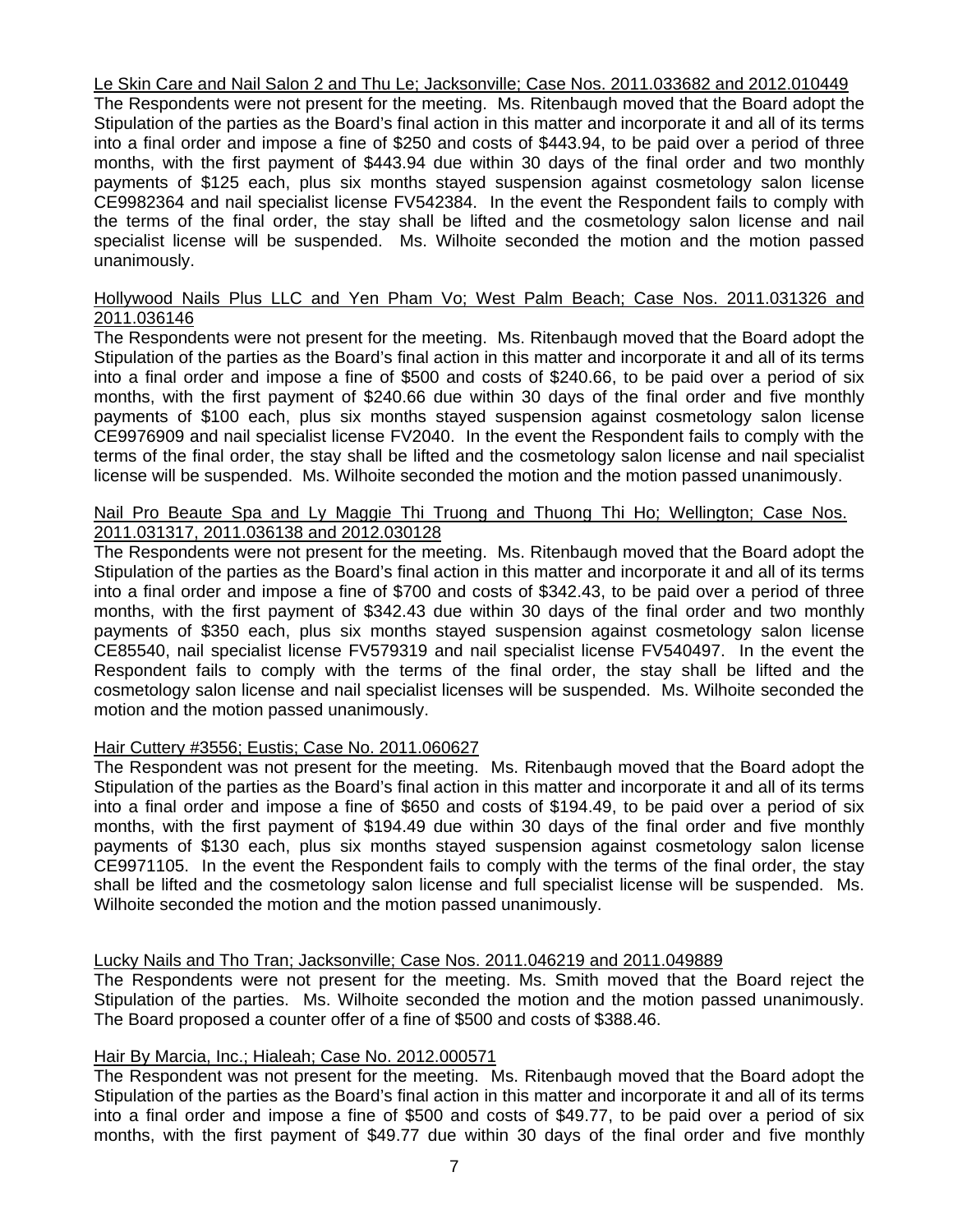payments of \$100 each, plus six months stayed suspension against cosmetology salon license CE79249. In the event the Respondent fails to comply with the terms of the final order, the stay shall be lifted and the cosmetology salon license and nail specialist license will be suspended. Ms. Wilhoite seconded the motion and the motion passed unanimously.

## Natural Nails and Trong Van Tran; Live Oak; Case Nos. 2011.015645 and 2012.008373

The Respondents were not present for the meeting. Ms. Ritenbaugh moved that the Board adopt the Stipulation of the parties as the board's final action in this matter and incorporate it and all of its terms into a final order and impose a fine of \$450 and costs of \$289.10, to be paid over a period of three months, with the first payment of \$289.10 due within 30 days of the final order and three monthly payments of \$150 each, plus six months stayed suspension against cosmetology salon license CE9955090 and nail specialist license FV583977. In the event the Respondent fails to comply with the terms of the final order, the stay shall be lifted and the cosmetology salon license and nail specialist license will be suspended. Ms. Wilhoite seconded the motion and the motion passed unanimously.

## Lynn Nails and Truc T. Bui; Stuart; Case Nos. 2012.001205 and 2012.001210

The Respondents were not present for the meeting. Ms. Ritenbaugh moved that the Board adopt the Stipulation of the parties as the board's final action in this matter and incorporate it and all of its terms into a final order and impose a fine of \$600 and costs of \$239.21, plus six months stayed suspension against cosmetology salon license CE9987916 and full specialist license FS867072. In the event the Respondent fails to comply with the terms of the final order, the stay shall be lifted and the cosmetology salon license and full specialist license will be suspended. Ms. Wilhoite seconded the motion and the motion passed unanimously.

## Clippers; Tallahassee; Case No. 2012.006203

The Respondent was not present for the meeting. Ms. Ritenbaugh moved that the Board adopt the Stipulation of the parties as the board's final action in this matter and incorporate it and all of its terms into a final order and impose a fine of \$2,000 and costs of \$104.40, to be paid over a period of six months, with the first payment of \$104.40 due within 30 days of the final order and five monthly payments of \$400 each, plus six months stayed suspension against cosmetology salon license CE9954187. In the event the Respondent fails to comply with the terms of the final order, the stay shall be lifted and the cosmetology salon license will be suspended. Ms. Wilhoite seconded the motion and the motion passed unanimously.

## Elegant Nails and Hoa Le; Pompano Beach; Case Nos. 2011.023059, 2011.023048 and 2012.007131

The Respondents were not present for the meeting. Ms. Ritenbaugh moved that the Board adopt the Stipulation of the parties as the board's final action in this matter and incorporate it and all of its terms into a final order and impose a fine of \$1,300 and costs of \$337.52, to be paid over a period of six months, with the first payment of \$337.52 due within 30 days of the final order and five monthly payments of \$260 each, plus six months stayed suspension against cosmetology salon license CE85434 and facial specialist license FB718860. In the event the Respondent fails to comply with the terms of the final order, the stay shall be lifted and the cosmetology salon license and facial specialist license will be suspended. Ms. Wilhoite seconded the motion and the motion passed unanimously.

## Regal Nails Salon & Spa and Vy Thi Ho; Royal Palm Beach; Case Nos. 2011.030870 and 2011.035162

The Respondents were not present for the meeting. Ms. Wilhoite moved that the Board adopt the Stipulation of the parties as the board's final action in this matter and incorporate it and all of its terms into a final order and impose a fine of \$750 and costs of \$236.21, to be paid over a period of six months, with the first payment of \$236.21 due within 30 days of the final order and five monthly payments of \$150 each, plus six months stayed suspension against cosmetology salon license CE9985035 and nail specialist license FV745. In the event the Respondent fails to comply with the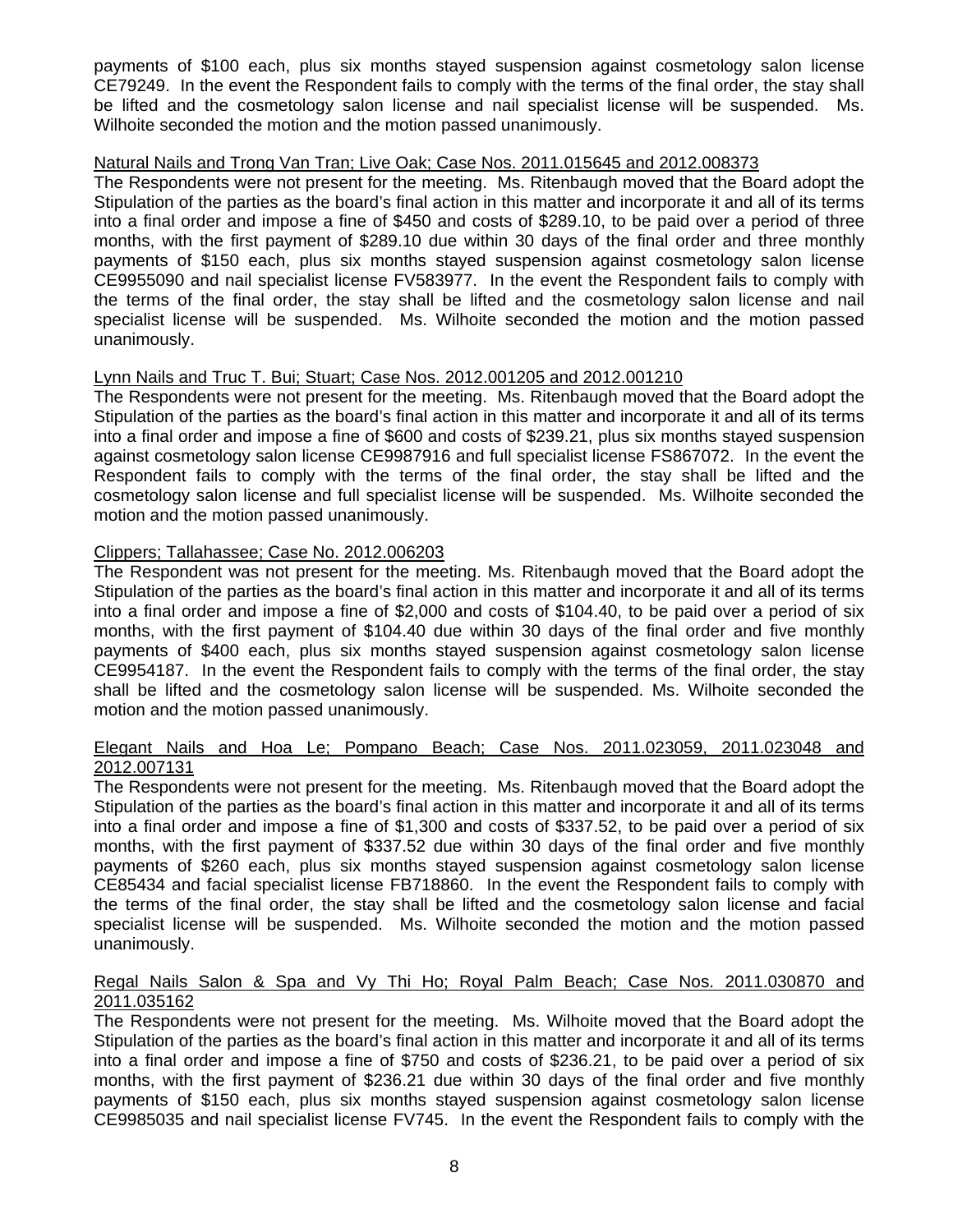terms of the final order, the stay shall be lifted and the cosmetology salon license and nail specialist license will be suspended. Ms. Ritenbaugh seconded the motion and the motion passed unanimously.

#### 7 Day Spa LLC. and Kiet Thanh Thai; Tallahassee; Case Nos. 2011.029144 and 2012.010780

The Respondents were not present for the meeting. Ms. Ritenbaugh moved that the Board adopt the Stipulation of the parties as the board's final action in this matter and incorporate it and all of its terms into a final order and impose a fine of \$350 and costs of \$203.06, to be paid over a period of three months, with the first payment of \$203.06 due within 30 days of the final order and two monthly payments of \$175 each, plus six months stayed suspension against cosmetology salon license CE9982848 and nail specialist license FV9563579. In the event the Respondent fails to comply with the terms of the final order, the stay shall be lifted and the cosmetology salon license and nail specialist license will be suspended. Ms. Wilhoite seconded the motion and the motion passed unanimously.

## Happy Nail & Spa; Odessa; Case No. 2011.039245

The Respondent was not present for the meeting. Ms. Ritenbaugh moved that the Board adopt the Stipulation of the parties as the Board's final action in this matter and incorporate it and all of its terms into a final order and impose a fine of \$500 and costs of \$66.37, to be paid over a period of six months, with the first payment of \$66.37 due within 30 days of the final order and five monthly payments of \$100 each, plus six months stayed suspension against cosmetology salon license CE9980461. In the event the Respondent fails to comply with the terms of the final order, the stay shall be lifted and the cosmetology salon license will be suspended. Ms. Wilhoite seconded the motion and the motion passed unanimously.

## Zuny's Beauty Salon II; Miami; Case No. 2012.002985

The Respondent was not present for the meeting. Ms. Ritenbaugh moved that the Board adopt the Stipulation of the parties as the Board's final action in this matter and incorporate it and all of its terms into a final order and impose a fine of \$500 and costs of \$76.40, to be paid over a period of six months, with the first payment of \$76.40 due within 30 days of the final order and five monthly payments of \$100 each, plus six months stayed suspension against cosmetology salon license CE83589. In the event the Respondent fails to comply with the terms of the final order, the stay shall be lifted and the cosmetology salon license will be suspended. Ms. Wilhoite seconded the motion and the motion passed unanimously.

## Nail Magik and Michelle Larae Hall; Port St. Lucie; Case Nos. 2011.037181 and 2011.042006

The Respondents were not present for the meeting. Ms. Ritenbaugh moved that the Board adopt the Stipulation of the parties as the Board's final action in this matter and incorporate it and all of its terms into a final order and impose a fine of \$600 and costs of \$239.21, to be paid over a period of six months, with the first payment of \$239.21 due within 30 days of the final order and five monthly payments of \$120 each, plus six months stayed suspension against cosmetology salon license CE9985845 and nail specialist license FV9564745. In the event the Respondent fails to comply with the terms of the final order, the stay shall be lifted and the cosmetology salon license and nail specialist license will be suspended. Ms. Wilhoite seconded the motion and the motion passed unanimously.

## TK Nail and Be Phan; Ft. Pierce; Case Nos. 2011.049834 and 2011.049824

The Respondents were not present for the meeting. Ms. Wilhoite moved that the Board adopt the Stipulation of the parties as the Board's final action in this matter and incorporate it and all of its terms into a final order and impose a fine of \$8,000 and costs of \$274.49, to be paid over a period of six months, with the first payment of \$274.49 due within 30 days of the final order and five monthly payments of \$1,600 each, plus six months stayed suspension against cosmetology salon license CE9959683 and nail specialist license FV584277. In the event the Respondent fails to comply with the terms of the final order, the stay shall be lifted and the cosmetology salon license and nail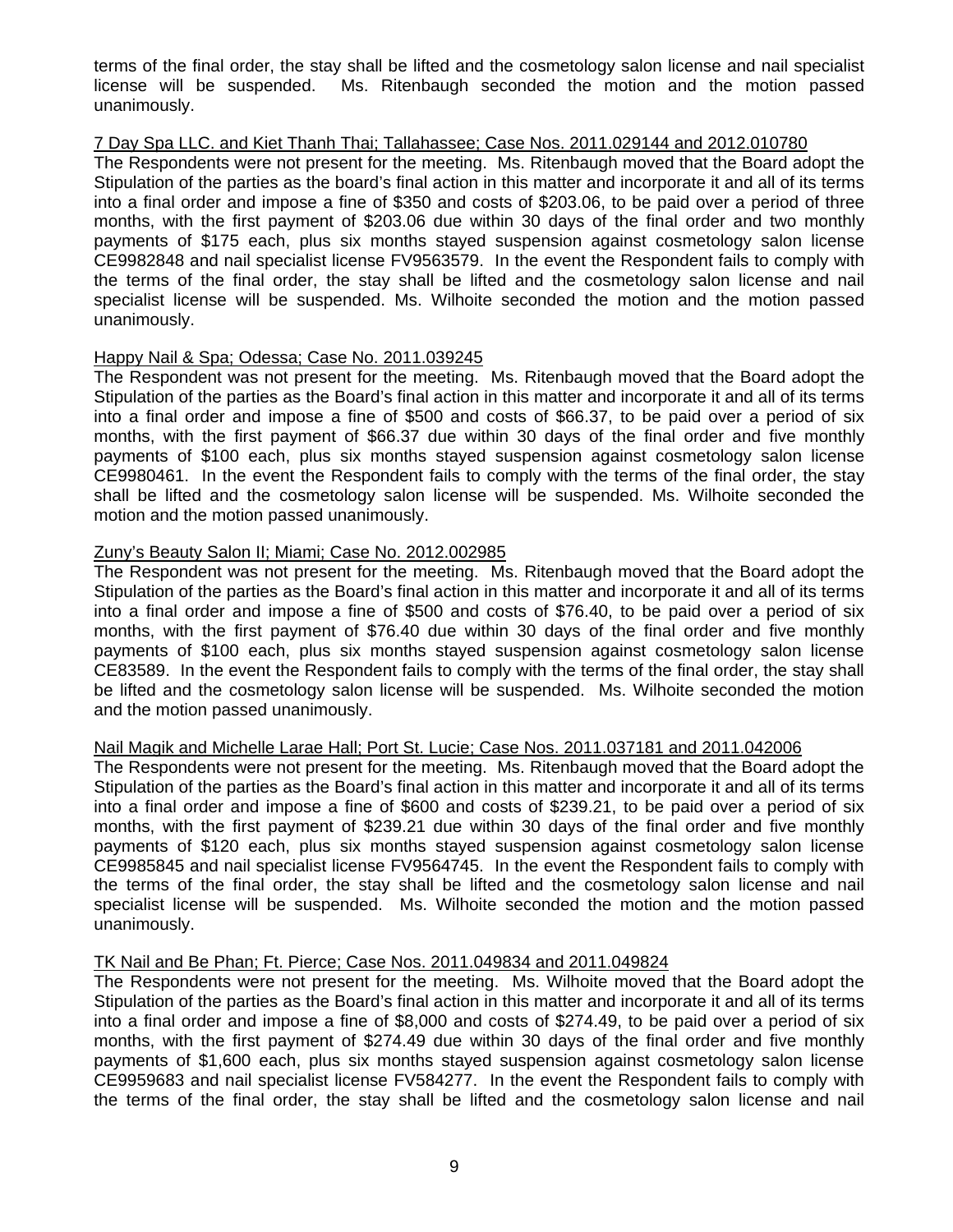specialist license will be suspended. Vice Chair Fincel seconded the motion and the motion passed unanimously.

# Suave's Nails; Okeechobee; Case No. 2012.005911

The Respondent was not present for the meeting. Ms. Ritenbaugh moved that the Board adopt the Stipulation of the parties as the Board's final action in this matter and incorporate it and all of its terms into a final order and impose a fine of \$600 and costs of \$127.77, to be paid over a period of six months, with the first payment of \$127.77 due within 30 days of the final order and five monthly payments of \$120 each, plus six months stayed suspension against cosmetology salon license CE75979. In the event the Respondent fails to comply with the terms of the final order, the stay shall be lifted and the cosmetology salon license will be suspended. Ms. Wilhoite seconded the motion and the motion passed unanimously.

## **Department Attorney Report**

Ms. Henderson informed the Board that as of March 14, 2013, there were 499 open cosmetology cases in the legal section.

## **ADJOURNMENT**

There being no further business, the meeting was adjourned at approximately 12:15 p.m.

# **Tuesday, April 9, 2013**

The Board of Cosmetology meeting was called to order at approximately 9:00 a.m., by Chair Myra Jowers.

## **Board Members Present Communist Board Members Absent**

Myra Jowers, Chair Ginny Fincel, Vice Chair Suzanne Wilhoite Laurel Ritenbaugh Monica Smith

## **Other Persons Present**

Robyn Barineau, Executive Director, Department of Business and Professional Regulation (DBPR) Doug Dolan, Assistant Attorney General, Office of the Attorney General (OAG) Elizabeth Henderson, Assistant General Counsel, Office of the General Counsel (OGC), DBPR Julie Rowland, Government Analyst, DBPR Rob Darling, Court Reporter Edith Rivera Kim Matthews Anita Coppedge Zohar Liran, LAKA USA Teresa Pearson Kirsten Ritenbaugh

The meeting was opened with a roll call and a quorum was established.

## **APPROVAL OF MINUTES**

Ms. Laurel Ritenbaugh moved to approve the minutes from the March 7, 2013, Board meeting. Ms. Suzanne Wilhoite seconded the motion and the motion passed unanimously.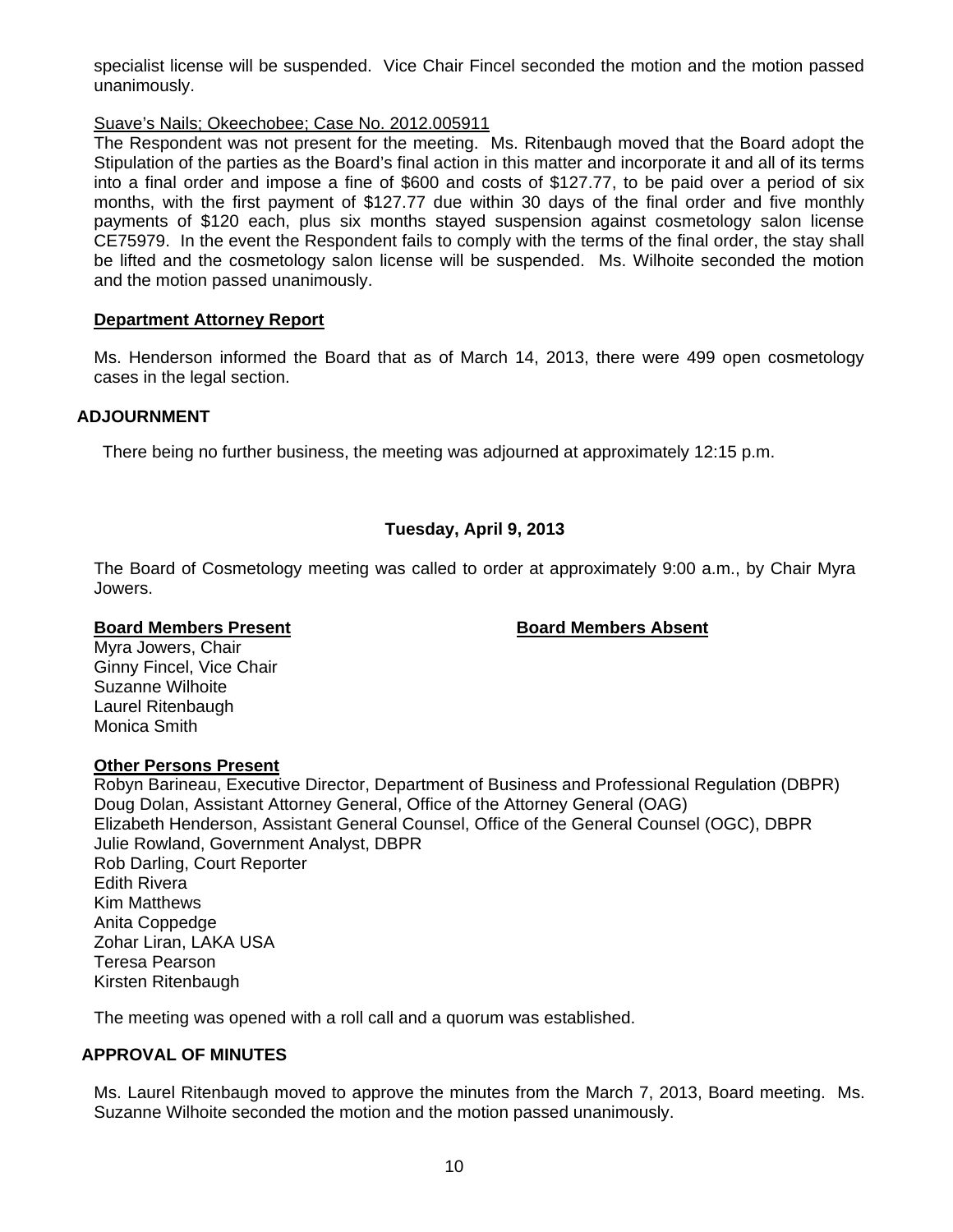## **Licensure Applications**

## Carmen Rodriguez / Puerto Rico

Ms. Rodriguez was not present for the meeting. After review, Ms. Ritenbaugh moved to deny the application as the application contains inconsistent documentation and fails to demonstrate that the applicant meets the requirements of Section 477.019, Florida Statutes, and Rules 61G5-18.007 and/or 61G5-18.001, Florida Administrative Code. Ms. Smith seconded the motion and the motion passed unanimously.

## Edith E. Rivera

Ms. Rivera was present for the meeting and was sworn in by the Court Reporter. After review, the Board tabled the application until the July 16, 2013, Board meeting, to allow her to provide additional documentation. Ms. Rivera verbally waived the deemer clause to afford her time to collect the documentation.

## **Initial HIV/AIDS Courses**

## CEU 24-7.com

After review, Ms. Ritenbaugh moved to approve the course with the following contingency: correcting all grammatical and spelling errors in the course outline. The correction must be submitted to the Executive Director within 30 days of the date of the order for approval. Ms. Wilhoite seconded the motion and the motion passed unanimously.

## Modern Designs Beauty Academy

After review, Ms. Ritenbaugh moved to approve the course. Ms. Monica Smith seconded the motion and the motion passed unanimously.

## VM Academy of Beauty Braiding & Business

After review, Ms. Smith moved to approve the course. Ms. Wilhoite seconded the motion and the motion passed unanimously.

## **Continuing Education Courses**

## Michael L. Stahl Course Application

Environmental Issues - 1 Hours Live Group Study / Cosmetology Conference/Trade Show / Home Study/Video / Internet

After review, Ms. Ritenbaugh moved to approve the course with the following contingency: add a line for provider number to the course completion certificate. The correction must be submitted to the Executive Director within 30 days of the date of the order for approval. Ms. Smith seconded the motion and the motion passed unanimously.

## Michael L. Stahl Course Application

Sanitation and Sterilization – 3 Hours Live Group Study / Cosmetology Conference/Trade Show / Home Study/Video / Internet

After review, Ms. Ritenbaugh moved to deny the course based on inaccurate references and incorrect disinfection procedures. Ms. Wilhoite seconded the motion and the motion passed unanimously.

## Skin Love Course Application

All Aspects of Facial Specialist Practice – 16 Hours Live Group Study

After review, Ms. Smith moved to deny the course based on the course content being outside the scope of practice of Board of Cosmetology licensees. Ms. Wilhoite seconded the motion and the motion passed unanimously.

Academy of Health and Beauty Course Application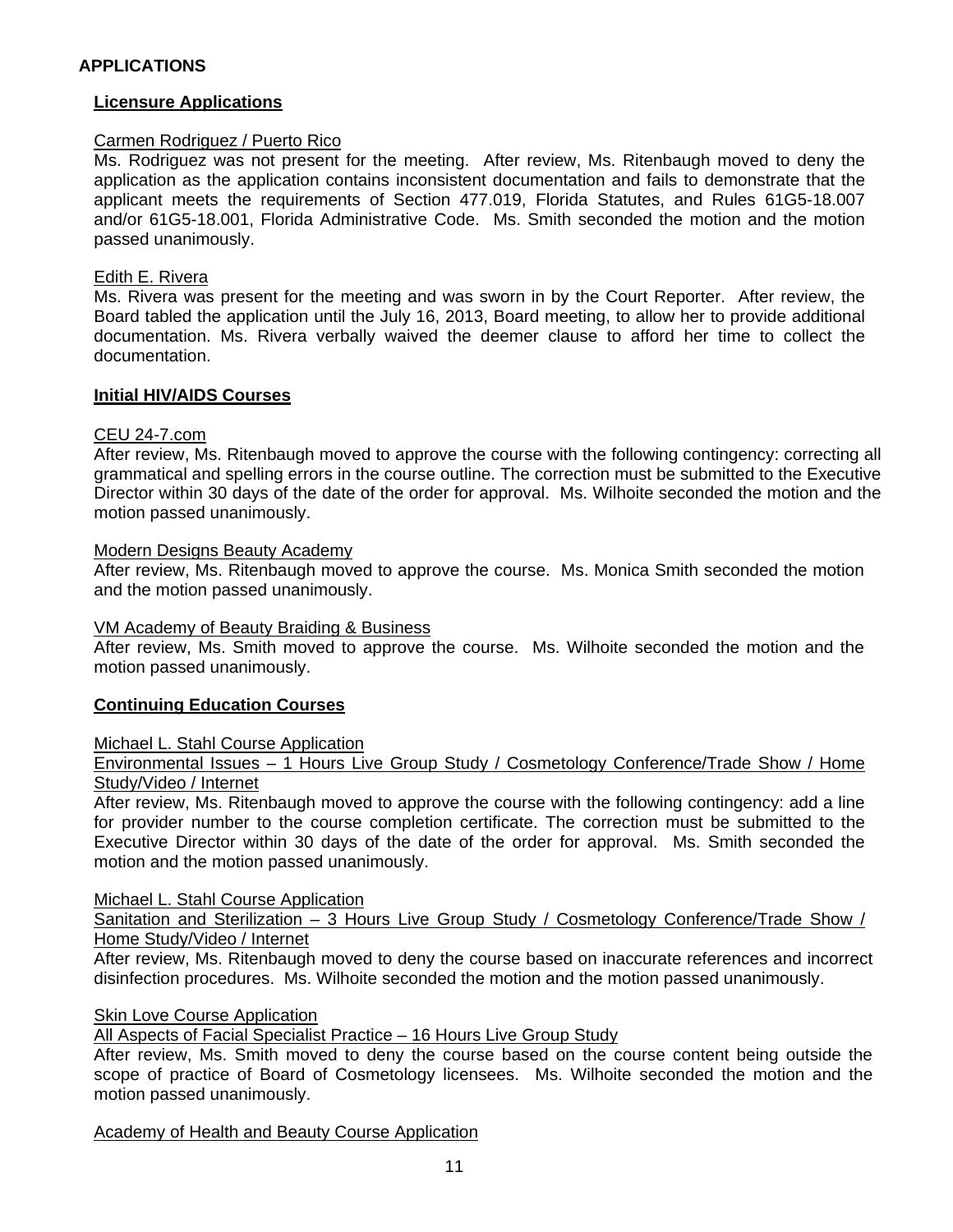# Florida 16 Hours Cosmetology Continuing Education – 16 Hours Live Group Study

After review, Ms. Ritenbaugh moved to deny the course based on outdated references and incorrect disinfection procedures. Vice Chair Ginny Fincel seconded the motion and the motion passed unanimously.

# Cosmetologycampus.com Course Application

# HIV/AIDS – 2 Hours Internet

After review, Ms. Ritenbaugh moved to approve the course. Vice Chair Fincel seconded the motion and the motion passed unanimously.

# Cosmetologycampus.com Course Application

# Sterilization and Sanitation – 3 Hours Internet

After review, Ms. Ritenbaugh moved to approve the course with the following contingency: strike reference to "chemical sterilization, ethylene oxide, oxidizing agents, and hydrogen peroxide" from the course outline. The correction must be submitted to the Executive Director within 30 days of the date of the order for approval. Ms. Wilhoite seconded the motion and the motion passed unanimously.

## Cosmetologycampus.com Course Application

OSHA Safety and Health Provisions – 1 Hour Internet

After review, Ms. Ritenbaugh moved to approve the course. Ms. Smith seconded the motion and the motion passed unanimously.

# Cosmetologycampus.com Course Application

Florida Workers Compensation – 1 Hour Internet

After review, Ms. Ritenbaugh moved to approve the course. Ms. Smith seconded the motion and the motion passed unanimously.

## Cosmetologycampus.com Course Application

Florida Cosmetology Laws and Rules – 2 Hours Internet

After review, Ms. Ritenbaugh moved to deny the course based on outdated information. Ms. Wilhoite seconded the motion and the motion passed unanimously.

## Cosmetologycampus.com Course Application

Chemical Make-up of Skin – 2 Hours Internet

After review, Vice Chair Fincel moved to deny the course based on the course content being outside the scope of practice of Board of Cosmetology licensees. Ms. Smith seconded the motion and the motion passed unanimously.

## Cosmetologycampus.com Course Application

Environmental Issues – 1 Hour Internet

After review, Vice Chair Fincel moved to approve the course. Ms. Smith seconded the motion and the motion passed unanimously.

Cosmetologycampus.com Course Application

Building Your Career – 1 Hour Internet

After review, Ms. Ritenbaugh moved to approve the course with the following contingency: update bibliography in course outline. The correction must be submitted to the Executive Director within 30 days of the date of the order for approval. Ms. Wilhoite seconded the motion and the motion passed unanimously.

## Cosmetologycampus.com Course Application

Being Successful in the Beauty Industry – 3 Hours Internet

After review, Ms. Ritenbaugh moved to approve the course with the following contingency: update bibliography in course outline. The correction must be submitted to the Executive Director within 30 days of the date of the order for approval. Ms. Wilhoite seconded the motion and the motion passed unanimously.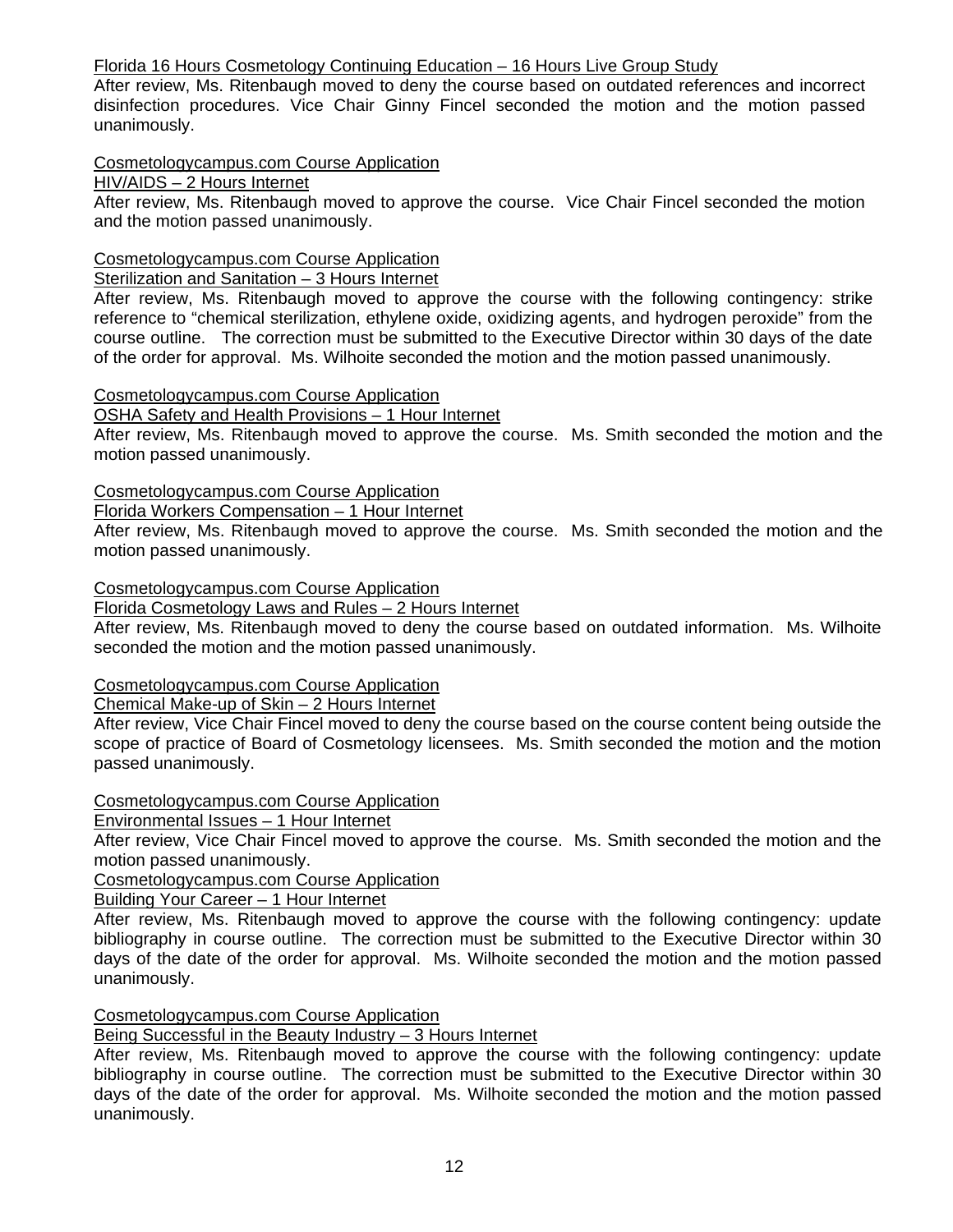# Coecontinuingeducation.com Course Application

# 16 Hour Florida Composition for Cosmetologist – 16 Hours Home Study/Video / Internet

After review, Ms. Ritenbaugh moved to deny the course based on the course content being outside the scope of practice of Board of Cosmetology licensees and incorrect disinfection procedures. Ms. Smith seconded the motion and the motion passed unanimously.

# Coecontinuingeducation.com Course Application

16 Hour Florida Composition for Facial Specialist – 16 Hours Home Study/Video / Internet

After review, Ms. Ritenbaugh moved to deny the course based on the course content being outside the scope of practice of Board of Cosmetology licensees and incorrect disinfection procedures. Ms. Wilhoite seconded the motion and the motion passed unanimously.

## Coecontinuingeducation.com Course Application

16 Hour Florida Composition for Nail Specialist – 16 Hours Home Study/Video / Internet

After review, Ms. Ritenbaugh moved to deny the course based on the course content being outside the scope of practice of Board of Cosmetology licensees and incorrect disinfection procedures. Ms. Wilhoite seconded the motion and the motion passed unanimously.

## E'Lader Course Application

Champions Beyond the Arts Cascading Colors – 4 Hours Home Study/Video

After review, Vice Chair Fincel moved to approve the course with the following contingency: strike references to North Carolina in the course outline. The correction must be submitted to the Executive Director within 30 days of the date of the order for approval. Ms. Ritenbaugh seconded the motion and the motion passed unanimously.

## E'Lader Course Application

Champions Beyond the Arts Chemical Re-texturizing – 4 Hours Home Study/Video

After review, Ms. Ritenbaugh moved to approve the course with the following contingency: strike references to North Carolina in the course outline. The correction must be submitted to the Executive Director within 30 days of the date of the order for approval. Ms. Wilhoite seconded the motion and the motion passed unanimously.

## E'Lader Course Application

The Arts, Science and Technology of Hair Designing Part 1 – 4 Hours Live Group Study

After review, Vice Chair Fincel moved to deny the course based on the course being product driven and references to North Carolina in the course outline. Ms. Ritenbaugh seconded the motion and the motion passed unanimously.

## E-Lader Course Application

The Arts, Science and Technology of Hair Designing Part 2 – 4 Hours Live Group Study After review, Ms. Ritenbaugh moved to deny the course based on the course being product driven and references to North Carolina in the course outline. Ms. Wilhoite seconded the motion and the motion passed unanimously.

## E'Lader Course Application

The Science of Skin and Skin Care Products Part 1 - 4 Hours Live Group Study

After review, Ms. Smith moved to deny the course based on incorrect disinfection procedures, incorrect information and lack of references for case studies. Ms. Wilhoite seconded the motion and the motion passed unanimously.

E'Lader Course Application The Science of Skin and Skin Care Products Part 2 - 4 Hours Live Group Study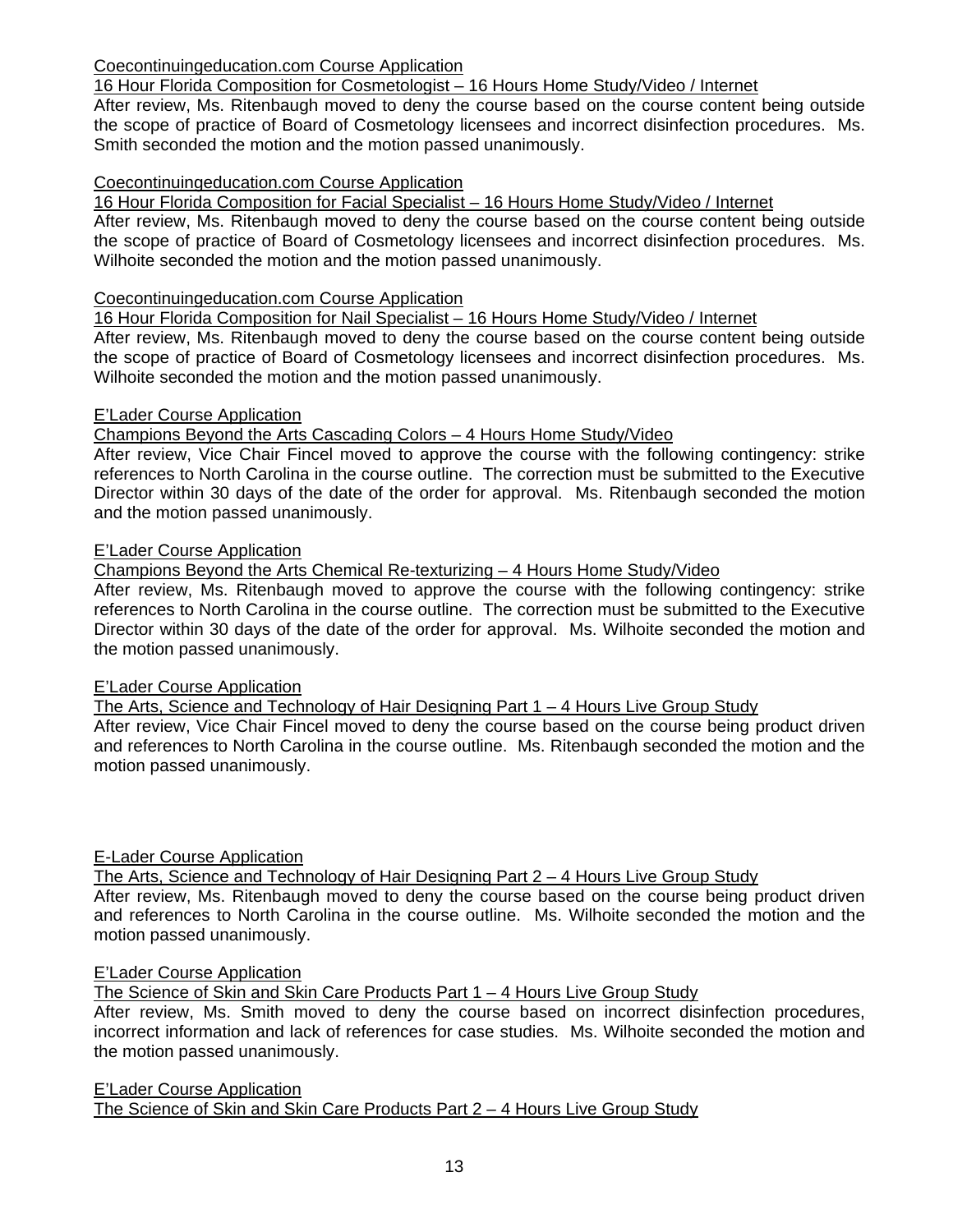After review, Ms. Smith moved to deny the course based on the course content being outside the scope of practice of Board of Cosmetology licensees and incorrect disinfection procedures. Ms. Wilhoite seconded the motion and the motion passed unanimously.

## E'Lader Course Application

The Science of Skin and Skin Care Products Part 3 – 4 Hours Live Group Study

After review, Ms. Ritenbaugh moved to deny the course based on the course content being outside the scope of practice of Board of Cosmetology licensees and references to North Carolina in the course outline. Ms. Smith seconded the motion and the motion passed unanimously.

#### E'Lader Course Application

The Science of Skin and Skin Care Products Part 4 – 4 Hours Live Group Study

After review, Ms. Ritenbaugh moved to deny the course based on the course content being outside the scope of practice of Board of Cosmetology licensees and references to North Carolina in the course outline. Ms. Smith seconded the motion and the motion passed unanimously.

#### Deniz Harris Course Application

## The Art of Brazilian Bikini Wax – 10 Hours Live Group Study

After review, Ms. Smith moved to deny the course based on incorrect disinfection procedures and insufficient school hours in the course curriculum. Ms. Wilhoite seconded the motion and the motion passed unanimously.

#### Danik Beauty Academy Course Application

2 Hour HIV/AIDS License Renewal Course – 2 Hours Live Group Study / Internet

After review, Ms. Smith moved to approve the course with the following contingency: add a line for course number on the course completion certificate. The correction must be submitted to the Executive Director within 30 days of the date of the order for approval. Ms. Wilhoite seconded the motion and the motion passed unanimously.

## Global Skin Solutions, LLC. Course Application

The Untapped Global Market Understanding Cultural Diversity – 3 Hours Live Group Study / Cosmetology Conference/Trade Show

After review, Ms. Ritenbaugh moved to approve the course. Ms. Wilhoite seconded the motion and the motion passed unanimously.

## Global Skin Solutions, LLC. Course Application

The Untapped Global Market Exfoliating Global Skin Tones 3 to 6 - 3 Hours Live Group Study / Cosmetology Conference/Trade Show

After review, Ms. Ritenbaugh moved to approve the course. Ms. Wilhoite seconded the motion and the motion passed unanimously.

## **Body Wrapping Courses**

## Alexas Beauty

After review, Ms. Ritenbaugh moved to deny the course based on the course content being outside the scope of practice of a body wrapper registration. Ms. Wilhoite seconded the motion and the motion passed unanimously.

#### Beaulife

After review, Ms. Ritenbaugh moved to deny the course based on the course content being outside the scope of practice of a body wrapper registration. Ms. Wilhoite seconded the motion and the motion passed unanimously.

## **Stay Current LLC.**

After review, Ms. Smith moved to deny the course based on outdated references and incorrect references to Florida laws. Ms. Wilhoite seconded the motion and the motion passed unanimously.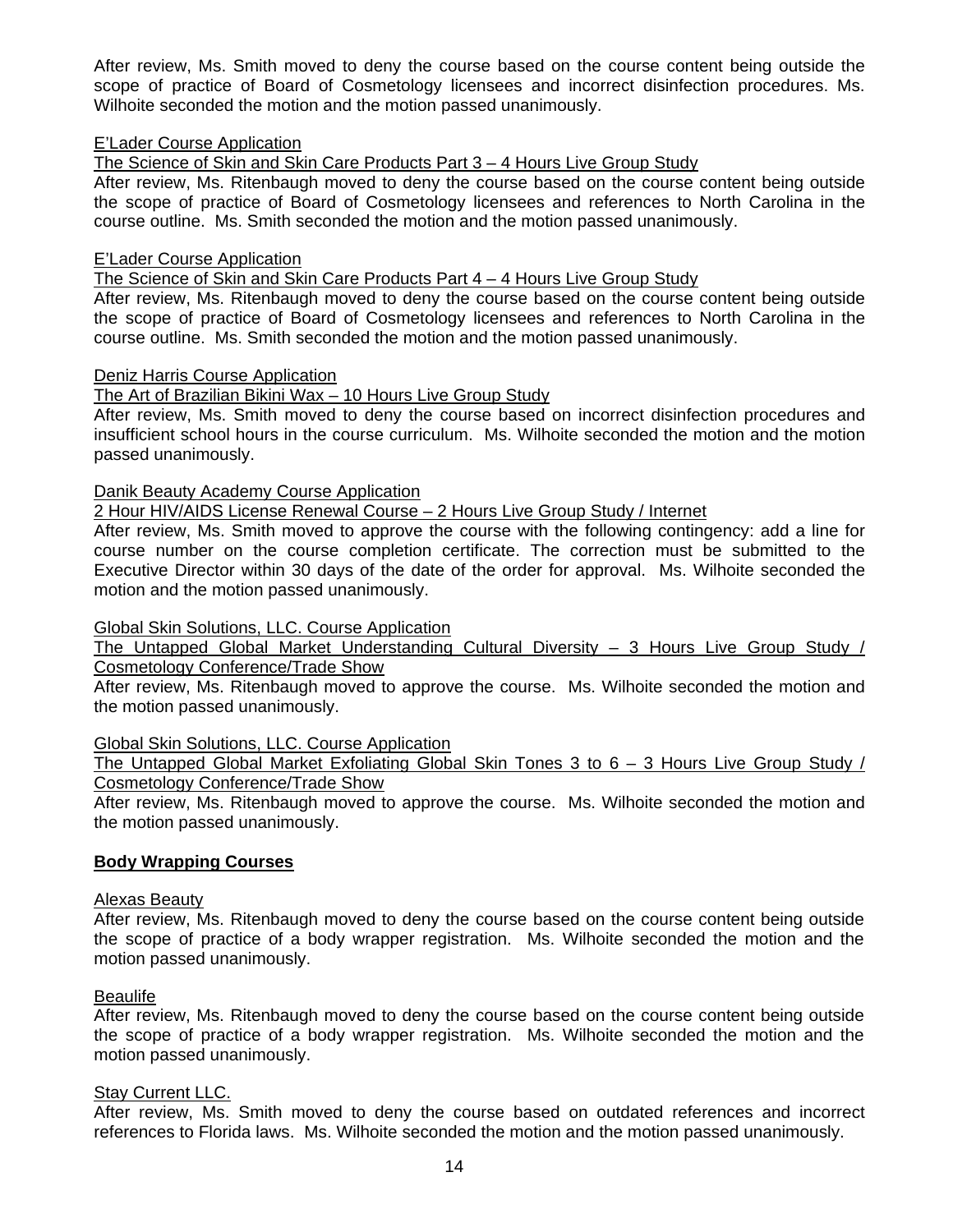## Build A Skill Inc.

After review, Ms. Smith moved to approve the course with the following contingency: update date references in the course outline. The correction must be submitted to the Executive Director within 30 days of the date of the order for approval. Ms. Ritenbaugh seconded the motion and the motion passed unanimously.

#### Kim's Studio

Ms. Kim Matthews was present for the meeting. After review, Ms. Smith moved to approve the course. Ms. Ritenbaugh seconded the motion and the motion passed unanimously.

#### Modern Designs Beauty Academy

After review, Ms. Smith moved to approve the course. Ms. Ritenbaugh seconded the motion and the motion passed unanimously.

#### VM Academy of Beauty Braiding & Business

After review, Ms. Ritenbaugh moved to approve the course with the following contingency: strike "hair braiding" from the laws and rules references and replace with "body wrapping". The correction must be submitted to the Executive Director within 30 days of the date of the order for approval. Ms. Wilhoite seconded the motion and the motion passed unanimously.

#### **Hair Braiding Courses**

## Annmarie Hair Care

After review, Ms. Ritenbaugh moved to approve the course. Ms. Wilhoite seconded the motion and the motion passed unanimously.

#### Braids by Design

After review, Ms. Ritenbaugh moved to deny the course based on the course content being outside the scope of practice of a hair braiding registration and incorrect disinfection procedures. Ms. Wilhoite seconded the motion and the motion passed unanimously.

#### Locstyles.com

After review, Ms. Smith moved to approve the course. Ms. Wilhoite seconded the motion and the motion passed unanimously.

#### N'Spired Da'Salon

After review, Ms. Smith moved to approve the course. Ms. Wilhoite seconded the motion and the motion passed unanimously.

#### The Staci Cook School of Braiding & Natural Hair Care

After review, Ms. Smith moved to approve the course. Ms. Wilhoite seconded the motion and the motion passed unanimously.

#### Lonnie Lamar Smith

After review, Ms. Smith moved to approve the course. Ms. Wilhoite seconded the motion and the motion passed unanimously.

#### Carline's Hair Braiding & Training

After review, Ms. Smith moved to deny the course based on the course content being outside the scope of practice of a hair braider registration. Ms. Wilhoite seconded the motion and the motion passed unanimously.

#### Nappy Cuts Inc.

After review, Ms. Ritenbaugh moved to approve the course. Ms. Wilhoite seconded the motion and the motion passed unanimously.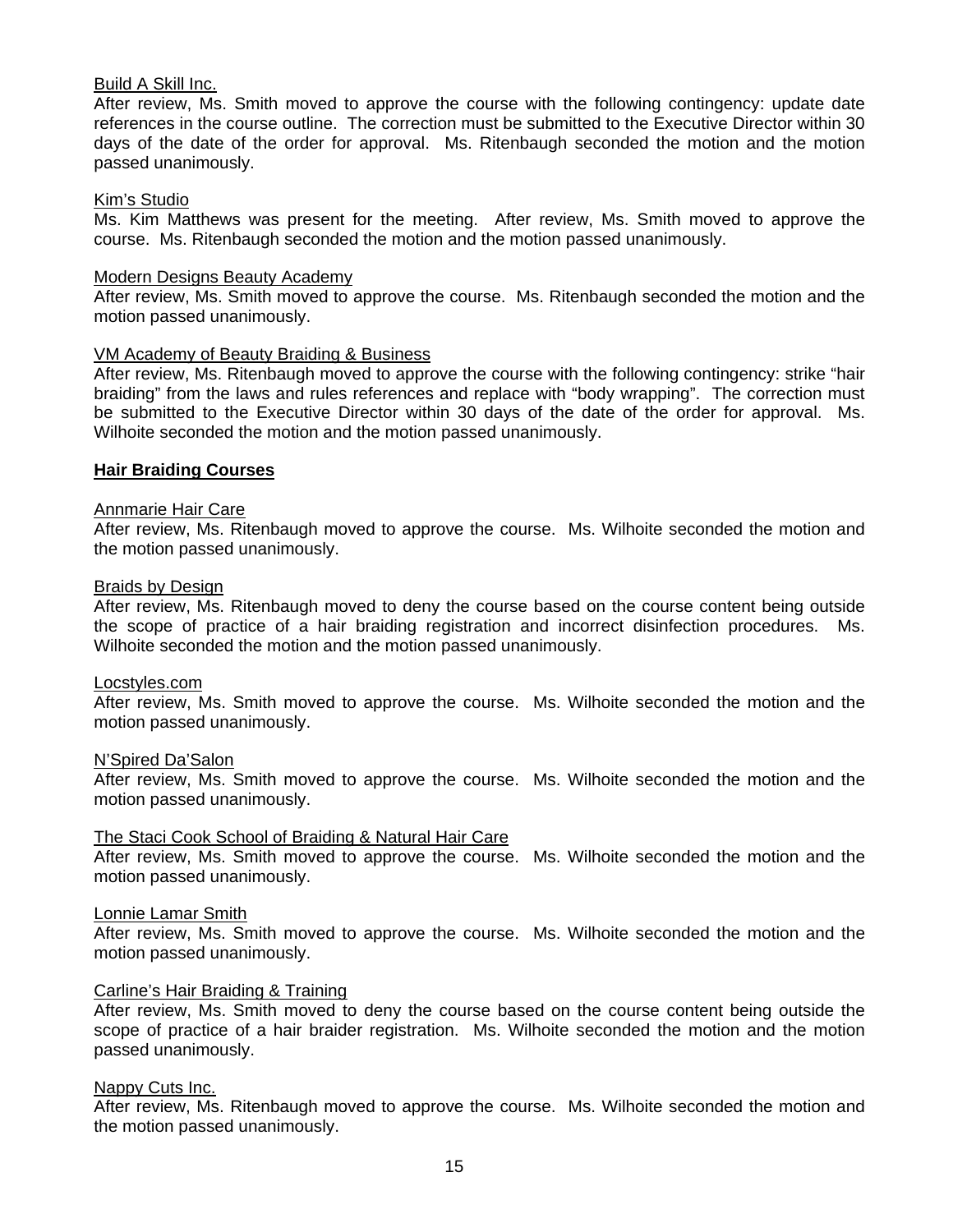## Modern Designs Beauty Academy

After review, Ms. Ritenbaugh moved to approve the course. Ms. Wilhoite seconded the motion and the motion passed unanimously.

## Ga La Car Beauty & Styles

After review, Ms. Ritenbaugh moved to approve the course. Ms. Wilhoite seconded the motion and the motion passed unanimously.

## VM Academy of Beauty Braiding & Business

After review, Ms. Ritenbaugh moved to approve the course with the following contingency: strike "hair wrapping" from the laws and rules references and replace with "hair braiding". The correction must be submitted to the Executive Director within 30 days of the date of the order for approval. Ms. Wilhoite seconded the motion and the motion passed unanimously.

## **Hair Wrapping Courses**

## Modern Designs Beauty Academy

After review, Ms. Ritenbaugh moved to approve the course. Ms. Wilhoite seconded the motion and the motion passed unanimously.

## VM Academy of Beauty Braiding & Business

After review, Ms. Ritenbaugh moved to approve the course. Ms. Wilhoite seconded the motion and the motion passed unanimously.

## **OTHER BUSINESS**

## **Executive Director's Report**

## Financial Report for Year Ending December 2012

Ms. Barineau reported that the balance in the Board's operating account as of December 31, 2012, was over \$5.01 million, and the balance in their unlicensed activity account was over \$2.06 million for the same period.

## National-Interstate Council (NIC) Newsletter November 2012/January 2013

Ms. Barineau informed the Board that the NIC Newsletter was included in the agenda for informational purposes.

## **Board Attorney Report**

## Petition for Waiver and Variance - LAKA USA, LLC.

Mr. Zohar Liran was present for the meeting. After discussion, the Board denied the Petition for Variance and Waiver of Rules 61G5-20.002(5) and 61G5-20.002(6), Florida Administrative Code, as they do not have standing to make such a request.

## Rule 61G5-18.007, Florida Administrative Code – Endorsement of Cosmetologists

Renumbering of the rule was required and a citation reference was deleted. The Board agreed that there would be no negative impact on small business nor would there likely be any increase in regulatory costs in excess of \$200,000 in the aggregate within one year after implementation.

## Rule 61G5-20.0015, Florida Administrative Code – Performance of Cosmetology or Specialty Services Outside a Licensed Salon

Technical changes were made to the rule to include accurate citation references and correct a typographical error. The Board agreed that there would be no negative impact on small business nor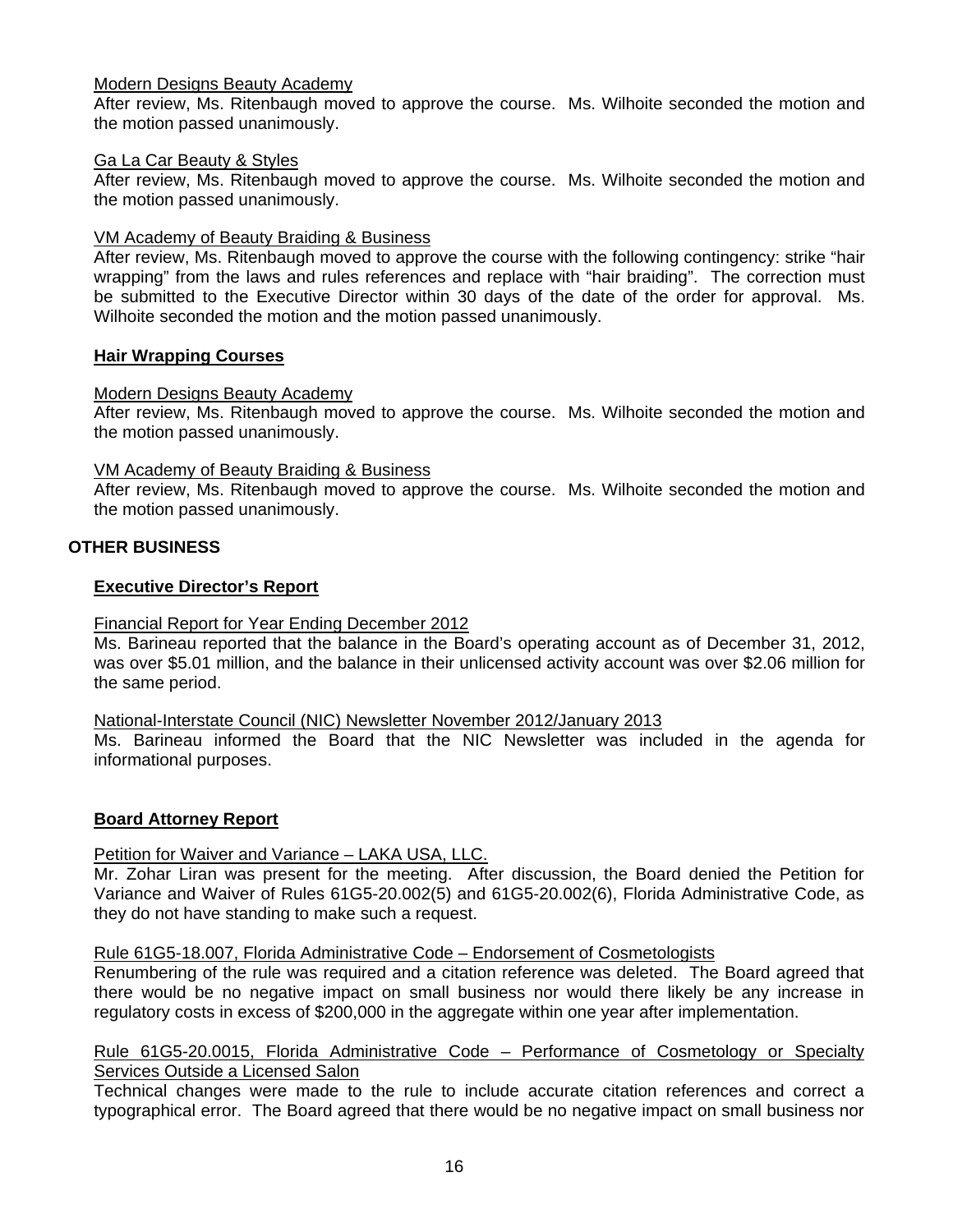would there likely be any increase in regulatory costs in excess of \$200,000 in the aggregate within one year after implementation.

# Rule 61G5-20.002, Florida Administrative Code – Salon Requirements

The rule was amended to strike "sanitizers" and add "disinfecting solutions" in (3)(d) to conform with other changes recently made to this rule. The Board agreed that there would be no negative impact on small business nor would there likely be any increase in regulatory costs in excess of \$200,000 in the aggregate within one year after implementation.

# Rule 61G5-22.005, Florida Administrative Code – Sanitation and Sterilization

The rule was amended to change "sterilization" to "disinfection" as referenced in other areas of the board's rules, eliminate the reference to "ultraviolet rays," add additional terms to be defined by students, and decrease the number of methods of sanitation from five to four. The Board agreed that there would be no negative impact on small business nor would there likely be any increase in regulatory costs in excess of \$200,000 in the aggregate within one year after implementation.

## Rule 61G5-30.001, Florida Administrative Code – Disciplinary Guidelines

The rule was amended to strike current subsection (3), and the reminder of the rule was renumbered. The Board agreed that there would be no negative impact on small business nor would there likely be any increase in regulatory costs in excess of \$200,000 in the aggregate within one year after implementation.

## Rule 61G5-30.004, Florida Administrative Code – Citations

The rule was amended to conform with changes made to the salon requirements rule and to correct two sections of the rule that were duplicative. The Board agreed that there would be no negative impact on small business nor would there likely be any increase in regulatory costs in excess of \$200,000 in the aggregate within one year after implementation.

## Rule 61G5-30.006, Florida Administrative Code – Notice of Non Compliance

The rule was amended to conform with changes made to the salon requirements rule. The Board agreed that there would be no negative impact on small business nor would there likely be any increase in regulatory costs in excess of \$200,000 in the aggregate within one year after implementation.

## Rule 61G5-31.004, Florida Administrative Code – Hair Braiding, Hair Wrapping, and Body Wrapping Course Requirements

The rule was expounded to include the ability to offer courses online as referenced in the rule title. The Board agreed that there would be no negative impact on small business nor would there likely be any increase in regulatory costs in excess of \$200,000 in the aggregate within one year after implementation.

## Rule 61G5-32.001, Florida Administrative Code – Continuing Education

The standard cleaning information was amended from "including but not limited to" to "including," form references were amended, and citation references were amended. The Board agreed that there would be no negative impact on small business nor would there likely be any increase in regulatory costs in excess of \$200,000 in the aggregate within one year after implementation.

## **Regulation Report**

## Complaints and Investigative Statistics – July 2012 – January 2013

Ms. Barineau informed the Board that the Complaints and Investigative Statistics Report was included in the agenda for informational purposes.

## **Bureau of Education and Testing**

Cosmetology Examination Summary – January 2013 – February 2013